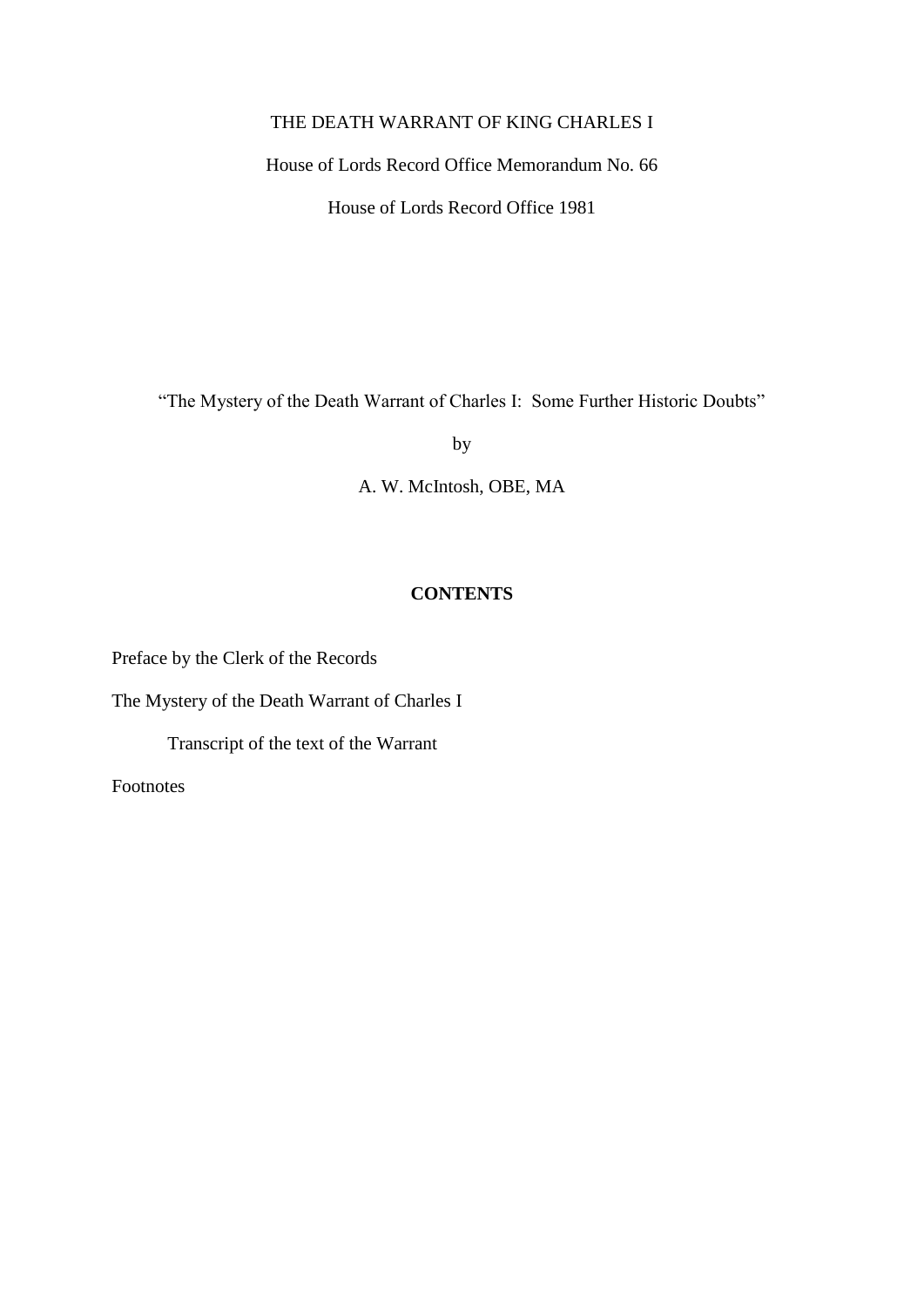## **PREFACE**

Although constitutional documents as significant as the Bill of Rights are preserved in the care of the House of Lords Record Office, its most famous single document is undoubtedly the Death Warrant of King Charles I. In 1960 the Office published a leaflet containing a photographic reproduction of the Death Warrant, with an historical note, which has proved a best-seller in the HMSO bookshops. The note was based on the 'received interpretation' of the history of the document, generally known to historians in Volume 3 of the S. R. Gardiner's *History of the Great Civil War*. When the leaflet was issued, the help of the British Museum Research Laboratory was enlisted in order to discover whether modern techniques such as infra-red rays would help to reveal what had been written under various subsequent insertions and corrections. Unfortunately, a seventeenth-century knife had scraped away all too effectively the top surface of the Warrant at places where new text had obviously been inserted. Gardiner's general account was therefore left unaltered.

Recently, however, the Death Warrant has been subjected to a further intensive historical investigation, and this investigation, at the very least, casts some doubts on the original Gardiner doctrine concerning the final stages in the trial of the King. It was important to make this new research available for consideration. I am consequently most indebted to its author, Mr. A. W. McIntosh, formerly Professor at the London Graduate School of Business Studies, for his generous agreement to my proposal that it should appear as a Record Office Memorandum. His paper represents an important element in a series of studies he is making into the history of the Trial and we are fortunate to be able to incorporate it in our series of publications.

> Maurice Bond Clerk of the Records

January 1981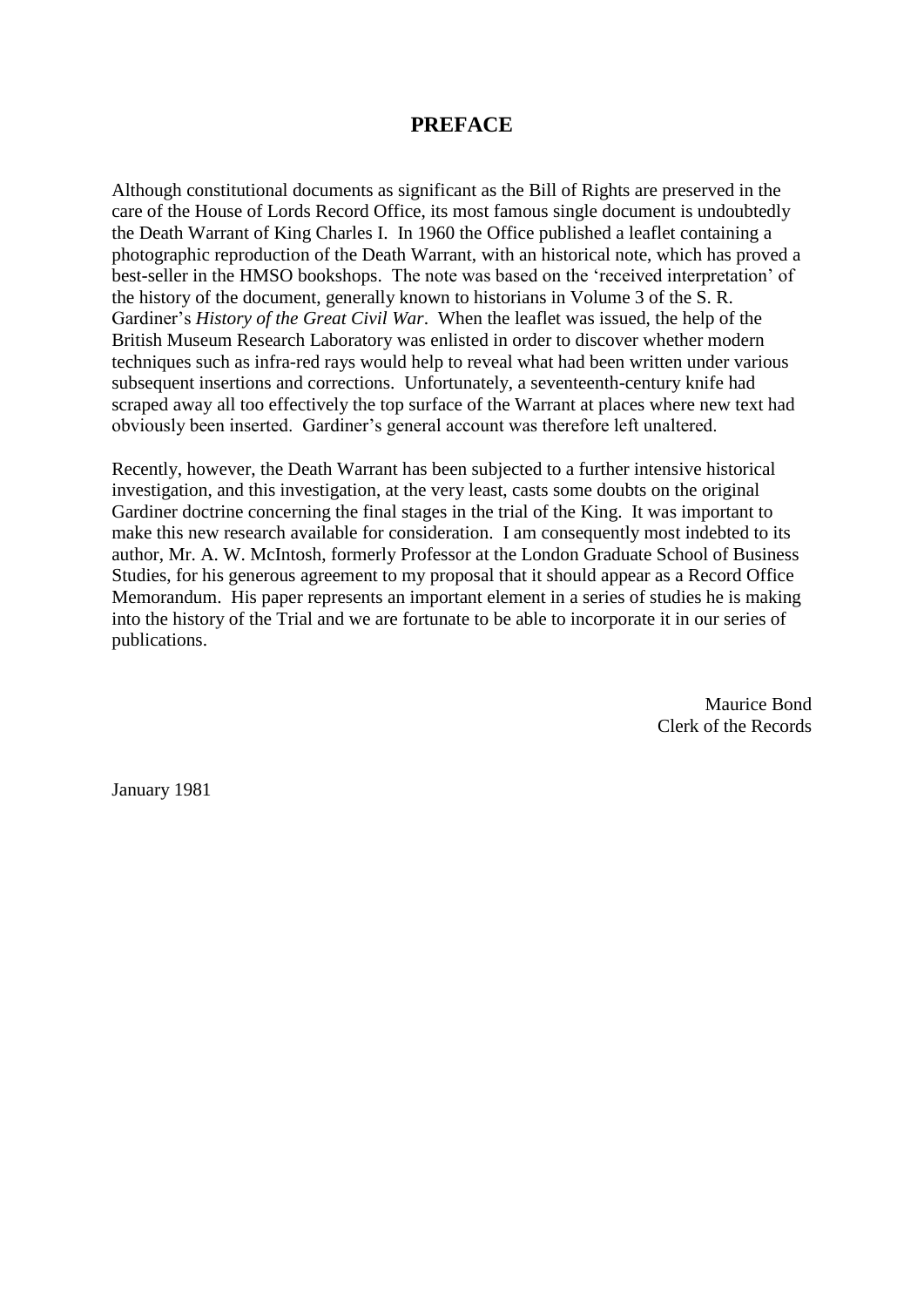## **The Mystery of the Death Warrant of Charles I Some Further Historic Doubts**<sup>1</sup>

#### **The History of the Warrant**

Some physical features of the warrant for the execution of Charles I have been the basis for far-reaching deductions about the history of its preparation and signature. G. M. Young summarises the commonly-accepted scenario succinctly and confidently:

"The death-warrant, as we have seen, was made out to take effect on Saturday [27 January 1649]. It was engrossed on Friday when the first signatures – Bradshaw, Grey, Cromwell and so forth, not more than twenty-eight in all, were appended; and it was addressed to three officers who were named. Two refused to sit. To prepare a new warrant was hazardous because of the twenty-eight some might have refused to sign again. The parchment was therefore scraped, and new dates and names inserted. But the waverers were overawed and hardly by threats, certainly not by violence but by bluster and a fierce determination not very different from either, 21 signatures more were extracted, and the warrant issued on Monday to Col. Huncks, and as substitutes for the recalcitrant pair, Col. Hacker and Lieut.-Col. Phayre."<sup>2</sup>

This picture orginated more than a century ago. W. J. Thoms was Deputy Librarian at the House of Lords, and was therefore one of those who had custody of the death warrant.<sup>3</sup> In July 1872 he had printed in *Notes and Queries* a series of articles which was reprinted with corrections in the same year as a pamphlet entitled *The Death Warrant of Charles the First: Another Historic Doubt*; a second edition appeared in 1880. In this way he first drew attention to the fact that certain words in the warrant were written over erasures which had been made in an earlier version, and that the date specified for the execution was inserted in a space which had been made in an earlier version, and that the date specified for the execution was inserted in a space which had been left blank; in his judgment these alterations are in a different hand from the original.

The text of the warrant, with the alterations identified by Thoms shown by underlining, is as follows: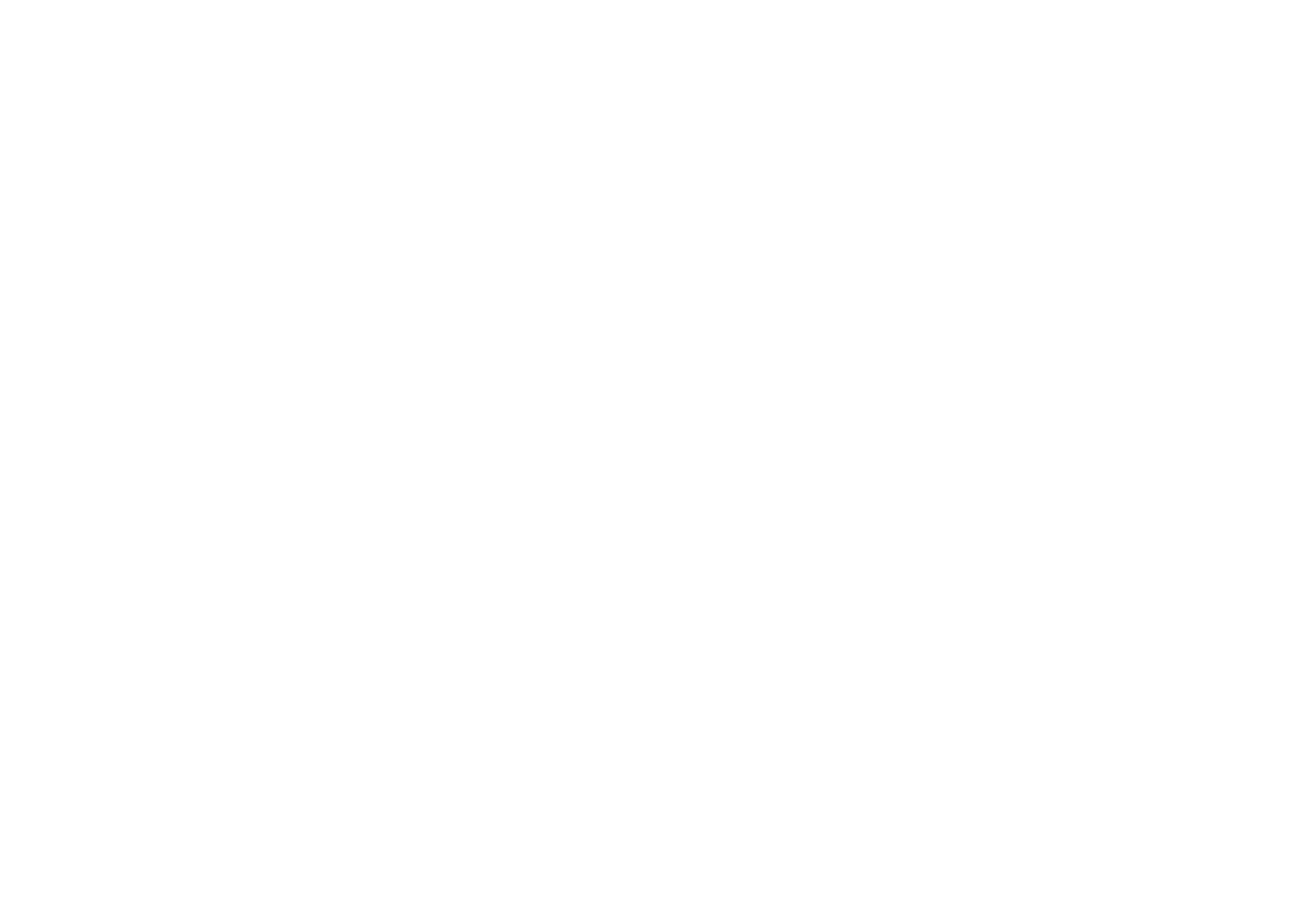At the high Co[ur]t of Justice for the tryinge and judginge of Charles Steuart Kinge of England January xx*ix*th Anno D[omi]ni 1648.

Whereas Charles Steuart Kinge of England is and standeth convicted attaynted and condemned of High Treason and other high Crymes, And sentence *uppon Saturday last was* pronounced against him by this Co[ur]t to be putt to death by the severinge of his head from his body Of w[hi]ch sentence execuc[i]on yet remayneth to be done, These are therefore to will and require you to see the said sentence executed *In the* open Streete before Whitehall uppon the morrowe being the Thirtieth day of this instante moneth of January betweene the houres of Tenn in the morninge and *Five* in the afternoone of the same day w[i]th full effect And for soe doing this shall be yo[u]r sufficient warrant And these are to require All Officers and Souldiers and other the good people of this Nation of England to be assistinge unto *you* in this service Given under o[ur] hands and Seales

| To Colonell Francis Hacker, Colonell Huncks<br>and Lieutenant Colonell Phayre and to every |                 | Har. Waller    | Hen. Smyth       | A. Garland       | Symon Mayne       | Tho. Wogan             |
|--------------------------------------------------------------------------------------------|-----------------|----------------|------------------|------------------|-------------------|------------------------|
| of them.                                                                                   |                 | John Blakiston | Per. Pelham      | Edm. Ludlowe     | Tho. Horton       | John Venn              |
|                                                                                            | M. Livesey      | J. Hutchinson  | Ri. Deane        | Henry Marten     | J. Jones          | <b>Gregory Clement</b> |
| Jo. Bradshawe                                                                              | John Okey       | Willi. Goffe   | Robert Tichborne | Vinct. Potter    | John Moore        | Jo. Downes             |
| Tho. Grey                                                                                  | J. Da[n]vers    | Tho. Pride     | H. Edwardes      | Wm. Constable    | Gilbt. Millington | Tho. Wayte             |
| O. Cromwell                                                                                | Jo. Bourchier   | Pe. Temple     | Daniel Blagrave  | Rich. Ingoldesby | G. Fleetwood      | Tho. Scot              |
| Edw. Whalley                                                                               | H. Ireton       | T. Harrison    | Owen Rowe        | Willi. Cawley    | J. Alured         | Jo. Carew              |
|                                                                                            | Tho. Mauleverer | J. Hewson      | Willm. Purefoy   | Jo. Barkstead    | Robt. Lilburne    | Miles Corbet           |
|                                                                                            |                 |                | Ad. Scrope       | Isaa. Ewer       | Will. Say         |                        |
|                                                                                            |                 |                | James Temple     | John Dixwell     | Anth. Stapley     |                        |
|                                                                                            |                 |                |                  | Valentine Wauton | Greg. Norton      |                        |
|                                                                                            |                 |                |                  |                  |                   |                        |

Tho. Challoner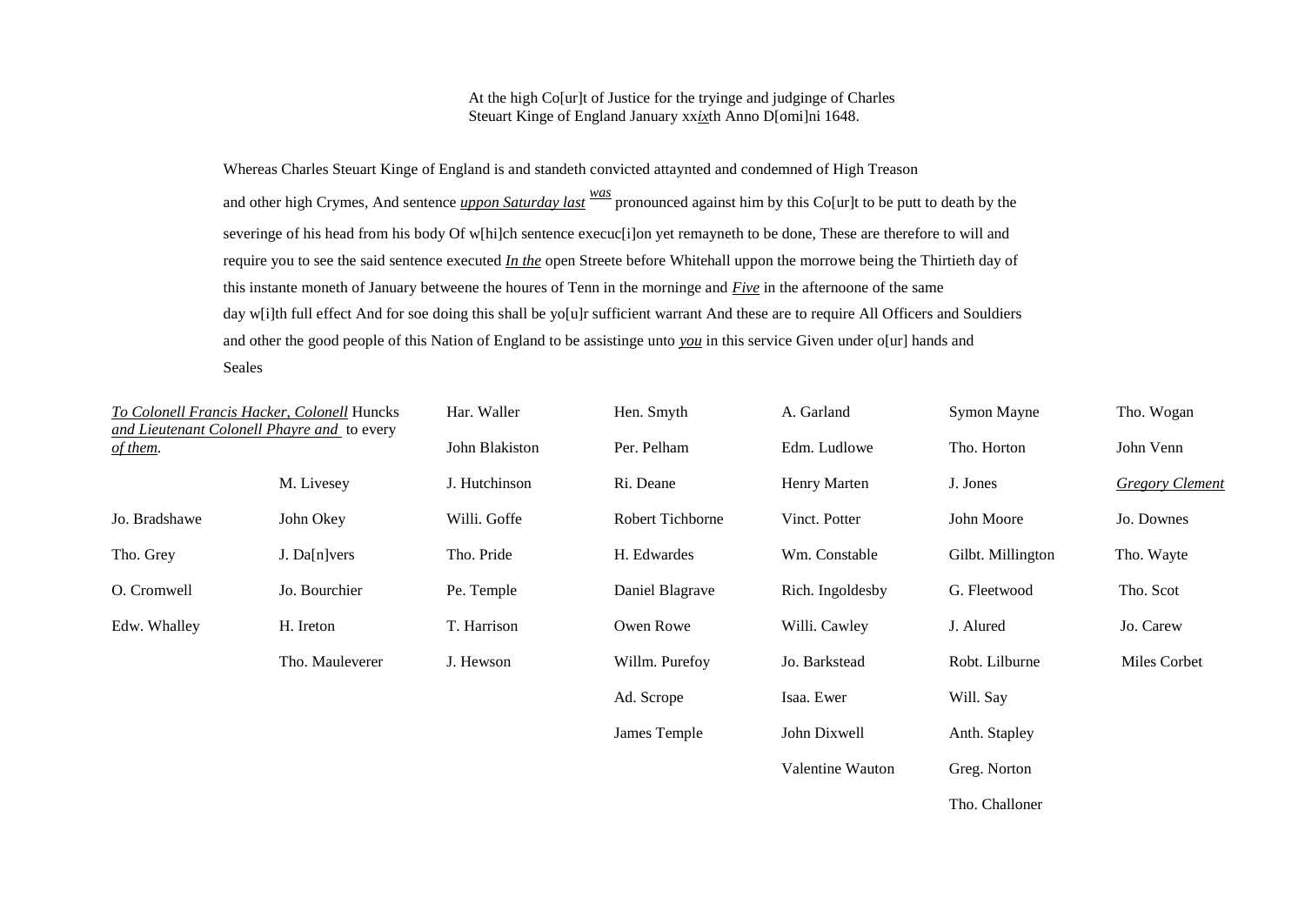Thoms  $(p.23)^4$  deduces from the existence of the alterations that the document was engrossed on a different day from its date (the  $29<sup>th</sup>$ ). He suggests that it would have been just as quick to recopy the whole warrant, but this would have entailed signing and sealing afresh. Some of those who had already signed possibly repented. Two of the three officers named in the first draft must have declined. The word "thirtieth" does not fill up the space left for the date, which would have taken "twenty-sixth" or "twenty-seventh" if necessary. The warrant could not have been drawn up on Saturday the  $27<sup>th</sup>$  for "uppon the morrowe" is original, and the morrow would have been Sunday. Augustine Garland at his trial in 1660 said he signed "at the day of Sentence" (ie the  $27<sup>th</sup>$ ). "... I am inclined to believe that it was intended to sentence the King on the  $26<sup>th</sup>$  and execute him on the  $27<sup>th</sup>$ ... opinions were probably divided, and the execution probably postponed, until a larger number of signatures to the Warrant for it had been obtained." (p. 25) Thoms saw as additional evidence the insertion over an erasure of the words "uppon Saturday last  $\frac{was}{dx}$ "; there was not room for this in the original space, and he believed that the original words were "uppon this day was". (pp. 31-2).

Thoms refers (p.27) to the reported episode of Cromwell and Marten on Monday the  $29<sup>th</sup>$  dabbing each other's faces with ink in the Painted Chamber (the room at Westminster where the Court held all its private sessions), and to the fact that Ewer, the witness who testified to this at the trial of Marten in 1660, said that he "did not see any one set his hand, though I did see a parchment there with a great many seals to it".<sup>5</sup> He draws the conclusion that Marten,  $31<sup>st</sup>$  on the list of signers, had previously signed and that on the 29<sup>th</sup> the document was brought to the Painted Chamber to get additional signatures.

The central theory advanced by Thoms received massive support when it was adopted by S. R. Gardiner in the third volume of *The History of the Great Civil War* published in 1891. Gardiner devoted considerable space<sup>6</sup> to defending Thoms's thesis against a critic who had argued that the warrant was really drawn up even earlier, on the  $23<sup>rd</sup>$  or  $24<sup>th</sup>$ ; after refuting this, he expresses the conclusion that "it had not only been drawn up on the evening of the  $25<sup>th</sup>$  or the morning the  $26<sup>th</sup>$ , but had already been signed" by some of the more resolute commissioners, and that "at all events it is capable of proof that those who signed on the  $26<sup>th</sup>$  were not more in number than twenty-eight, if indeed there were so many" (pp. 582-4). He buttresses Thoms's case by arguing that dissensions in the ranks of the Court had on the 23rd caused a postponement of the final decision to execute the King and that two days of examination of witnesses had been interposed in the intended programme as "a mere device for gaining time" in order to allow Ireton and Cromwell to employ themselves "in steeling the hearts of the weak" (p. 579).

With this weight of authority behind it, it is not surprising that the Thoms-Gardiner theory has held the floor ever since. And yet if a little critical scepticism is applied, even in the presence of Gardiner's great wealth of reading and knowledge and his renowned fine judgment of evidence on points of fact such as this, it is possible for a few "historic doubts" (to use Thoms's own phrase), still to remain.

#### **Did any of the Regicides sign in Advance of Sentence?**

There is one central problem. Whatever may have been earlier intentions, dissensions, postponements, or changes of direction, no sentence was actually passed upon the King until the afternoon of Saturday, January  $27<sup>th</sup>$ . Gardiner himself argues very cogently against a theory advanced by R. Palgrave in 1881, on the basis of very indeterminate statements by Mrs. Hutchinson and by Edmund Ludlow, that a "preliminary sentence" was given on the  $23<sup>rd</sup>$  and a draft warrant founded on it.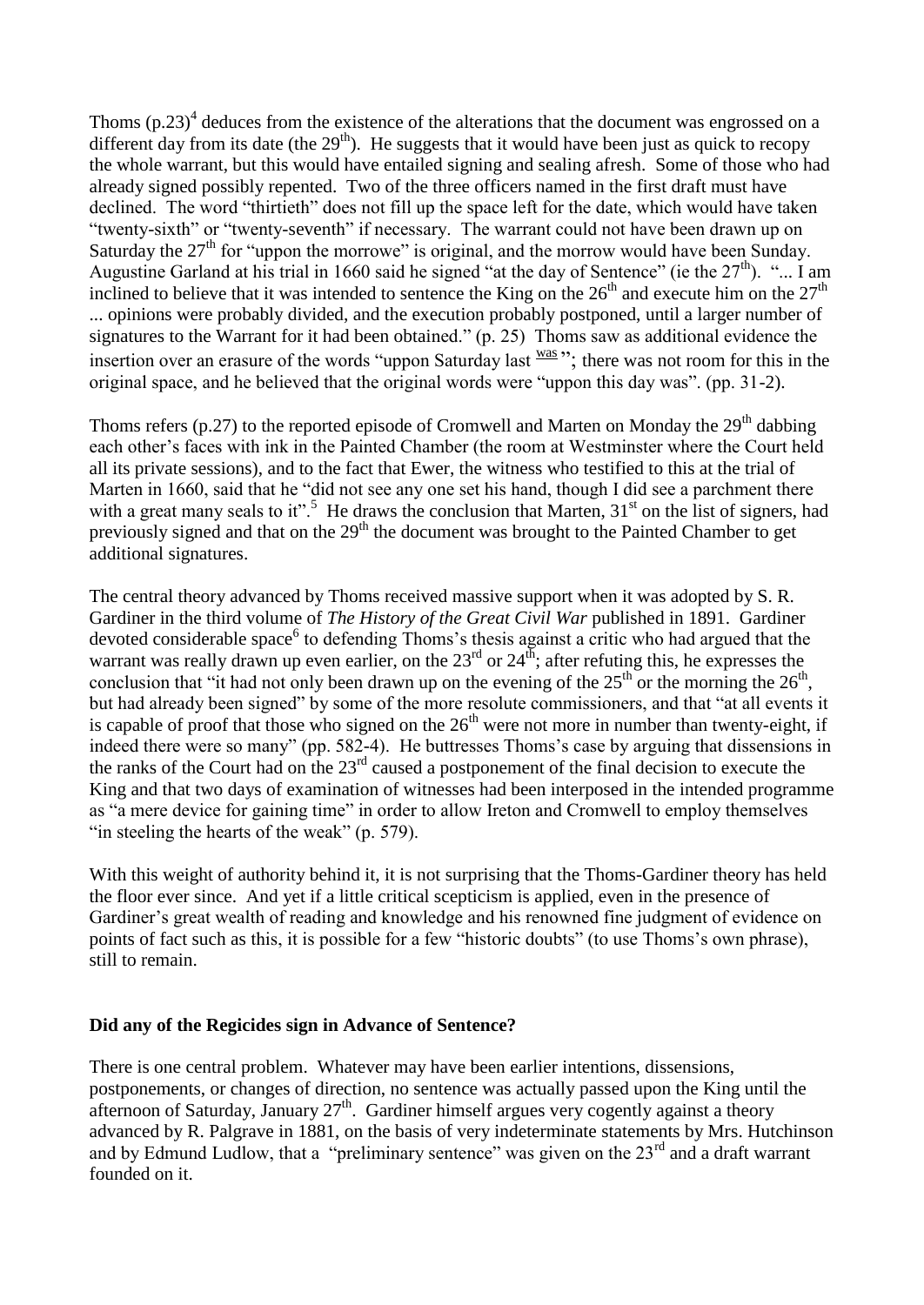On the  $27<sup>th</sup>$  the High Court of Justice met privately in the Painted Chamber at Westminster at 10 a.m. and discussed and approved the form of sentence and a number of other matters, principally of tactics in the conduct of the fourth and final trial session in Westminster Hall, to which it then adjourned, presumably about noon. The trial session must have been a lengthy one, covering a number of exchanges with the King, an interposed adjournment to the Court of Wards nearby which according to Bulstrode Whitelocke lasted for an hour<sup>7</sup>, a long discourse by Bradshaw, the solemn reading of the sentence, and the passing of the sentence by the Court. It is difficult to see how the session could have been concluded before about two-thirty or more probably three o'clock. So the time of the sentence was about the mid-afternoon of the  $27<sup>th</sup>$ , and the Court adjourned "forthwith" to the Painted Chamber, where it held another private meeting, at which the business included the appointment of a committee "to consider of the Time and Place for the execution of the Sentence against the King". $8^{\circ}$ 

It is possible to understand that some members of the Court might have been ready to sign a warrant in which some details, say of time or place, might still have had to be inserted or amended, but it is most unlikely that any signatures and seals could have been attached before the actual sentence. Could Bradshaw, Cromwell, Whalley, Ireton, Harrison, and others among the early signers, with the eye of history upon them and conscious of it, have set their names to a statement, not at any time erased or amended, asserting that sentence had been "pronounced against (the King) by this Court to be put to death by the severing of his head from his body Of which sentence execucion yet remayneth to be done", unless the sentence had actually been already pronounced? At a solemn time like that it is not plausible that such men would have committed themselves to a patent lie, and one, moreover, which would be known to be such by a large number of people – the other members involved, and all those concerned with organising the signing and sealing of the document.

The appending of any signatures at any time before sentence on the  $27<sup>th</sup>$  is in fact a piece of mere speculation. No evidence exists, or at least has not been hitherto produced, of a single signature being appended before sentence. The contemporary anti-revolutionary prints and sermons, very vociferous at the time, have nothing to say about such events. No mention of pre-sentence signatures was made at the later trials of some of the regicides in 1660-62, either by prosecutors or defendants. Several regicides who signed the warrant before Garland (who said he signed "at the day of sentence") were also on trial then – Hardress Waller (11<sup>th</sup> signatory), Peter Temple (16<sup>th</sup>), Harrison (17<sup>th</sup>), Smyth (19<sup>th</sup>), Scrope (27<sup>th</sup>), and James Temple (28<sup>th</sup>) – but no question about the date of the signing was raised by either side. Yet, to the prosecutors at least, signing the warrant before the passing of the sentence, if known or suspected, would have seemed a wicked exacerbation of any already heinous crime. No such occurrence is alleged in any of the later royalist glosses on the proceedings of the Court, such as those, for example, incorporated by Nalso in his reprinting of the text of the Roll in  $1684$ .<sup>9</sup>

Thoms clearly advances the theory of a number of signatures before sentence. He even seems to believe that Garland's "at the day of sentence" meant Friday the  $26<sup>th</sup>$ ; he thinks it was intended to sentence the King on that day, but postponement took place until a larger number of signatures had been obtained. Gardiner does not go so far as this; for him, Garlands' words are a plain statement that he signed on the  $27<sup>th</sup>$ . He uses this as a basis for stating that "it is capable of proof that those who signed on the  $26<sup>th</sup>$  were not more in number than twenty-eight, if indeed they were so many" (583-5). If Garland's statement is correct, the "proof" is rigorous; but it is not a proof that anyone at all signed on the  $26<sup>th</sup>$ . There is no reason that the twenty-eight before Garland might not have signed before him on the  $27<sup>th</sup>$ , after sentence as the warrant states.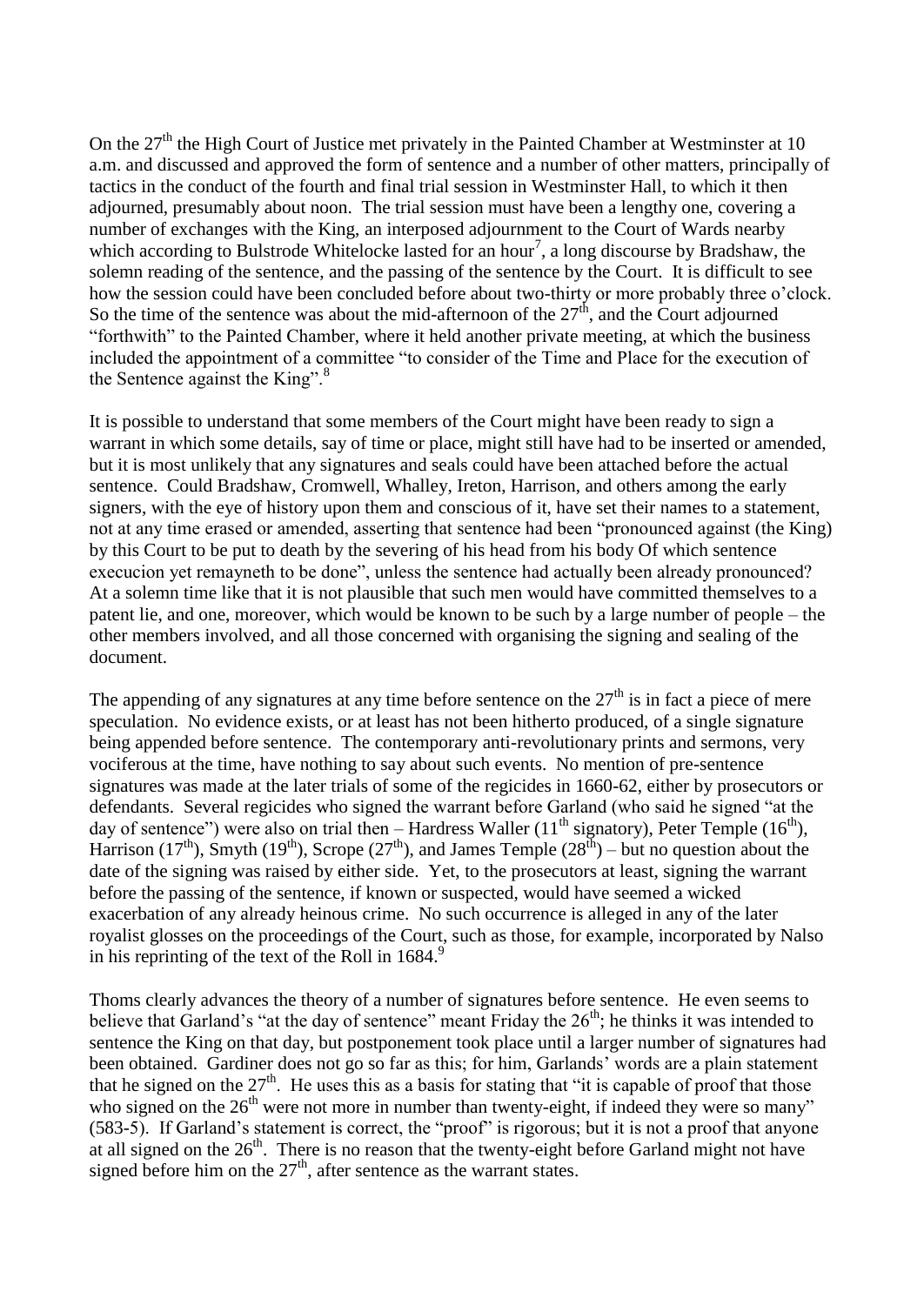#### **Was there a Danger of some Signatures being repudiated?**

The assumption of some signatures before the  $27<sup>th</sup>$ , so firmly accepted by Gardiner, is not only not borne out by any of the evidence or any of the alterations to the warrant, it is not even necessary to the theory that a first engrossment was later amended, and in particular that dates and names of addressees were changed. It is, however, necessary to the further assumption that the reason for not preparing a new engrossment was that some of the earlier signers might have refused to sign again, having "repented", as Thoms puts it (p. 23), and that, to quote Gardiner, "this extraordinary means" was required to secure "the retention of the signatures already given" (p. 590). This theory is not supported by any evidence, but is derived entirely from the unsubstantiated presupposition that a certain number of the regicides must have been reluctant to sign the death-warrant and ready almost at once to retreat from their action.

There are a number of considerations that cast great doubt on this supposition:

- (1) Gardiner himself, referring to the presumed signatories on the  $25<sup>th</sup>$  or the morning of the  $26<sup>th</sup>$ , describes them as "some of their more resolute colleagues" (pp. 582-3). If the early signers were some of the more resolute, why should it have been feared that they would renege upon their signatures?
- (2) The identities of those regicides who signed before Garland must be carefully scrutinised if a charge of possible irresolution is to be sustained. True, it is not very obvious that all the early signers were likely to be more resolute than men like Say, Thomas Challoner, Venn, Scott, Carew, and Miles Corbet, who were all among the last twelve to sign; but neither is there any basis for supposing them to be irresolute. The twenty-eight first signers, in order, were: Bradshaw, Lord Grey of Groby, Cromwell, Whalley, Sir Michael Livesey, Bart., Okey, Sir John Danvers, Sir John Bourchier, Ireton, Sir Thomas Mauleverer, Bart., Sir Hardress Waller, Blakiston, Hutchinson, Goffe, Pride, Peter Temple, Harrison, Hewson, Smyth, Pelham, Deane, Tichborne, Edwardes, Blagrave, Rowe, Purefoy, Scrope, James Temple. A distinct impression emerges that social rank, rather than outstanding resolution, provided a strong influence on the early order of signing, up to Blakiston; the only title later than that of Waller is that of Sir William Constable, Bart., who signed in  $33<sup>rd</sup>$  place.
- (3) All of the signers before Garland (like all of the signers after him except Ingoldsby and Challoner) took an even more decisive step than signing the death warrant when on Saturday the  $27<sup>th</sup>$  they stood up in Westminster Hall to pass sentence of death on the King. Even if they had signed the warrant the day before, as Thoms and Gardiner thought, they had already taken a crucial step of re-affirmation that very afternoon, when it is generally accepted the substance of the warrant was ready for signature, and when the  $29<sup>th</sup>$  signature, at least, is generally agreed to have been appended before the day was out. Why, after such a momentous commitment, need it have been feared that they would change their determination within an hour or two if the warrant had been engrossed anew?

Against all these profound improbabilities, the argument used is that there is no other possible explanation for the failure to re-copy the whole warrant, which could have been done just as quickly as what was done.<sup>10</sup> It looks a plausible argument only if one is pre-disposed to believe in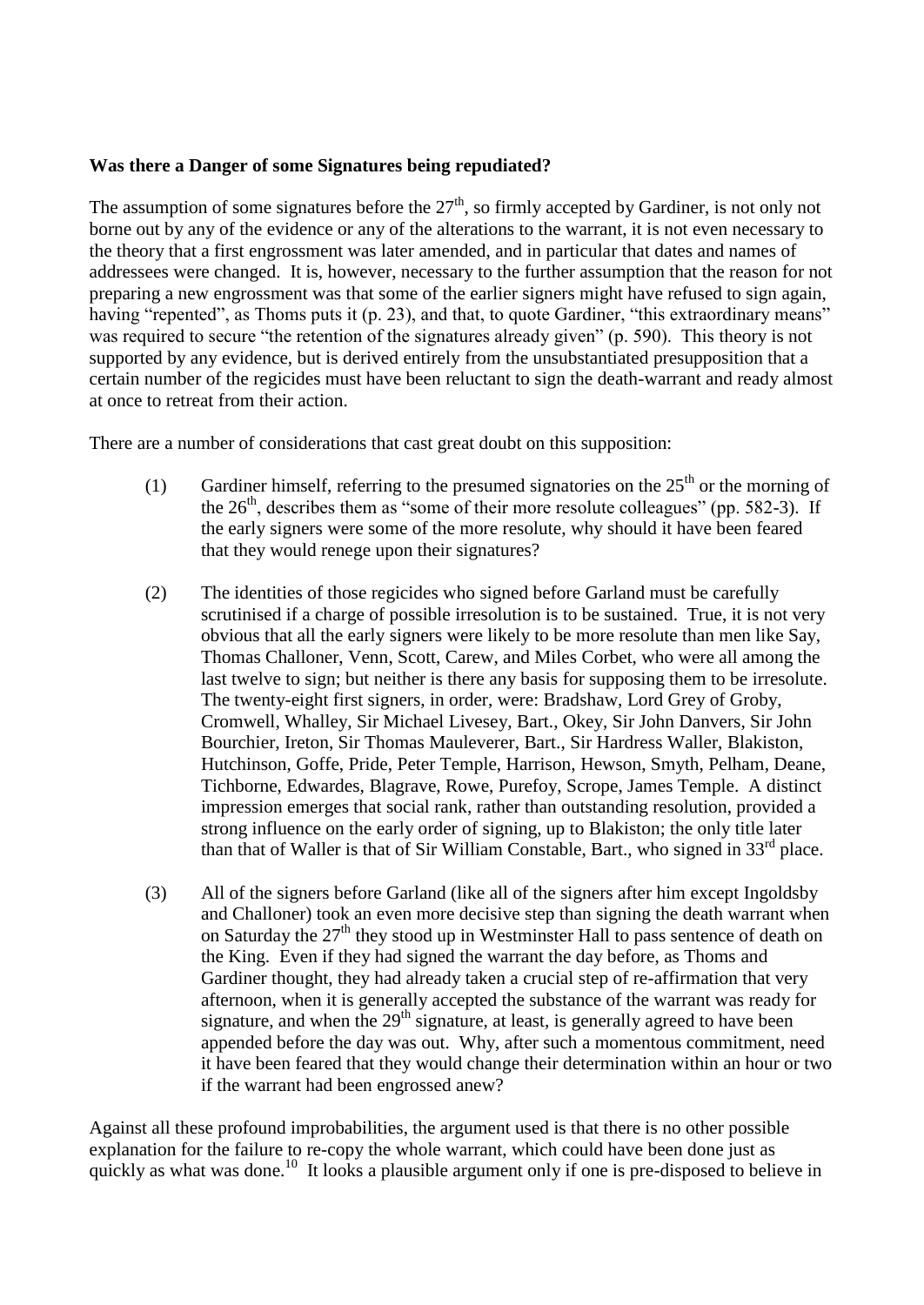the strong reluctance of a significant number of the regicides. It is in fact just as easy to accept that the practice of making corrections on parchment was long-established, that to make them would in this case save time and trouble, and that there need not have been much hesitation about it.

## **Was there earlier Dissension in the Court?**

The use of a parchment with some erasures and amendments has been used, as we have seen, to support the idea that some of the first signers of the warrant must have been reluctant, and ready to reverse their decision. This idea in turn has been carried further back into the week of the trial, to the  $24<sup>th</sup>$ , by adducing other evidence of dissension and reluctance, even before any signatures are assumed to have been appended. Those earlier events can have no connection with the alterations in the warrant, which on the Thoms-Gardiner hypothesis was first drawn up on on the evening of the  $25<sup>th</sup>$  or the morning of the  $26<sup>th</sup>$ , but they have been used to buttress the explanation from reluctance, and it is necessary in any case to disentangle the sequence of events if one is to approach nearer to an explanation of the changes which were undubitably made.

The evidence for an unexpected delay in the work of the Court on January  $24<sup>th</sup>$ , upsetting the originally expected time-table, runs on the following lines:

- (1) It is said that it had been arranged that the final session of the trial should take place on the morning of Wednesday the  $24<sup>th</sup>$ , but because of dissension about the King's fate, which needed further intense discussion, there was substituted two days of meetings for the examination of witnesses, which was only a device for gaining time.
- (2) It is said that Ireton did not attend any of the private meetings of the Court on these days, and Cromwell apparently came late on the two occasions he attended, so they must have been employed "steeling the hearts of the weak" (Gardiner, p. 579).
- (3) It is said that the removal of the King on January  $24<sup>th</sup>$  from Cotton House in the immediate neighbourhood of Westminster Hall to St. James's Palace showed "the sterner members of the Court ... intended that the King should not be heard again, and that sentence should be pronounced on him as contumacious in his absence" (Gardiner, p. 582). They had to change their minds in the debates of the next few days, because of the reluctance of some of the judges to proceed further without giving the King one more chance of pleading for his life.
- (4) The opposition is said to have been so strong ("a revolt against the proposal to put him to death as contumaciuos", Gardiner, p. 578) that there had to be an attempt to conciliate it, on the  $23<sup>rd</sup>$ , by allowing the charge against the King, of being a tyrant, traitor, and murdered, to dwindle, in the mouth of the clerk, to having been guilty of "divers high crimes and treasons". The original charges were restored as the agreed basis of the condemnation of the King on the  $25<sup>th</sup>$ .
- (5) In the absence of any direct evidence from the presumed dissentients, or from anyone else, their membership is guessed by Gardiner (pp. 576-7) to have consisted of some who later, on trial for their lives in 1660, said they sat only with qualms of conscience, some who had persuaded themselves that the result of the trial would be a compromise with the King, as Lowe was alleged (by the royalist Lawrans at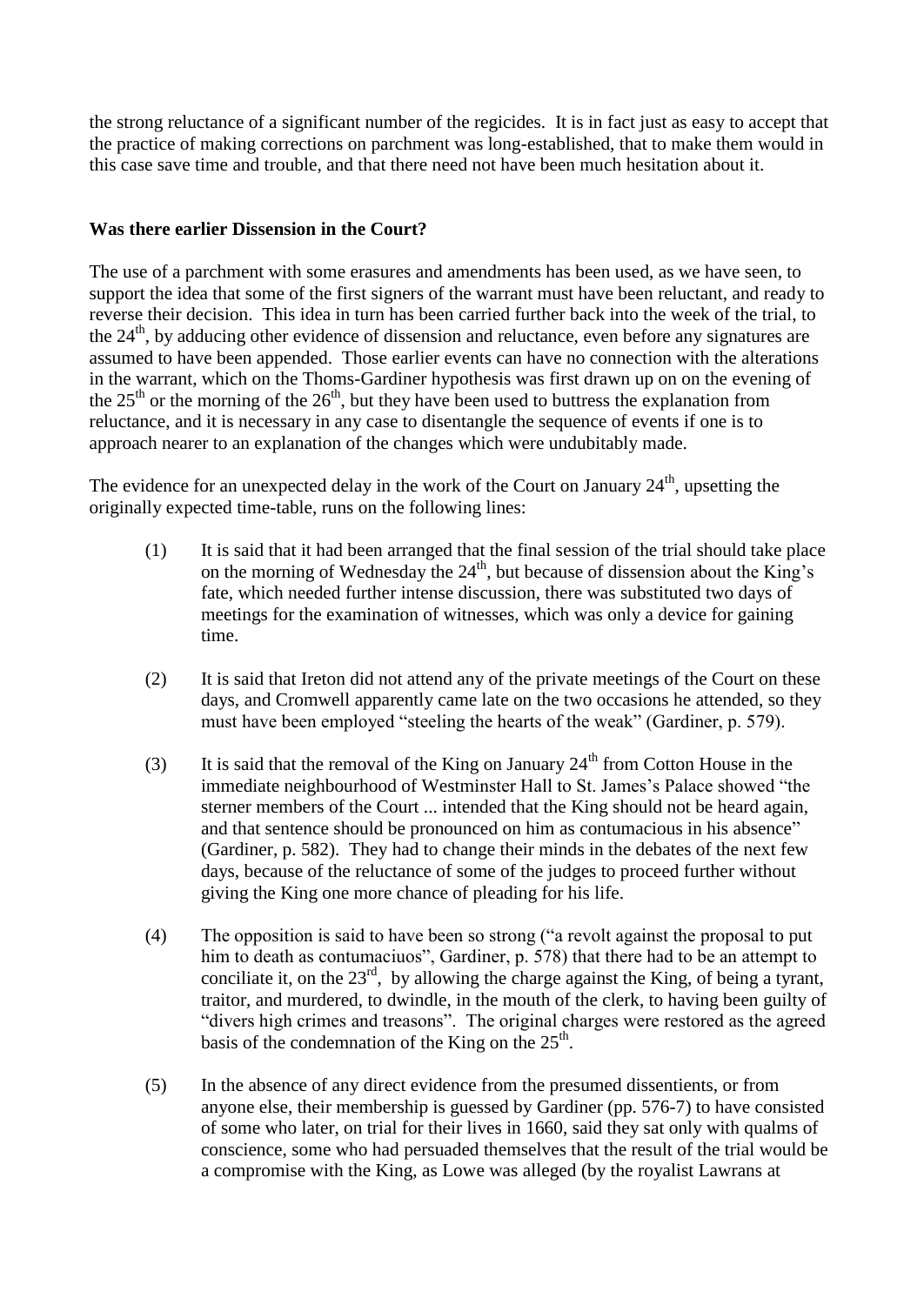second hand) to have said a month earlier (Gardiner, p. 554), and some who wanted the king's mere deposition.

There are many puzzling ingredients in this account.

The story of the unexpected cancelling of a planned trial session in Westminster Hall on the Wednesday derives primarily from Mabbott's *Perfect Narrative*, which says:

## "Wednesday, January 24<sup>th</sup>, 1649

This day it was expected the High Court of Justice would have met in Westminster Hall, about ten of the clock; but, at the time appointed, one of the Ushers, by direction of the Court (then sitting in the Painted Chamber) gave notice to the people there assembled, that in regard the Court was then upon the examination of Witnesses, in relation to the present affairs, in the Painted Chamber, they could not be there; but all persons appointed to be there, were to appear upon further summons."<sup>11</sup>

The official record of the Court says that, *before the third trial session on the 23rd*, the Court meeting in the Painted Chamber resolved to try once more whether the King would own the Court. He was to be told that there was no further time, and one more request was to be made to him to confess or deny the charge. "If he submit to answer, and desires a copy of the charge", a copy was to be given and the King was to be required to give his answer on Wednesday at 1 p.m. (and this of course would be in Westminster Hall). However, on the Tuesday afternoon in Westminster Hall, the King again refused to recognise the jurisdiction of the Court; the Clerk formally demanded his answer, he refused, and default was recorded. The Court then adjourned once more to the Painted Chamber, where it was decided that though contumacy amounts to mute and tacit confession, they would examine witnesses, "the manner of whose examination was referred to further consideration of the next sitting and warrants were accordingly issued forth for the summoning of witnesses. The Court adjourned itself till the morrow morning at nine of the clock to this place". Although Nalso (op. cit. p. 54) duly reproduces this, he also interpolates one of his own additions in which he contradicts it by saying: " ... the Court did adjourn and intended to meet at Westminster Hall at ten of the clock next morning".

It would be unreasonable to doubt that behind the formal record of decison reached there was great turmoil and debate as the moment of decision approached. But there is no foundation for doubting the official record of specific decisions. So it is most implausibe that, as Gardiner accounts, it "had been proclaimed on the preceding day" that a trial session would take place in Westminster Hall on the  $24<sup>th</sup>$ . The possibility of such a session was a contingency plan in the event of the acknowledgement of the Court by the King, an event which was unlikely and which did not in fact take place. Mabbott more cautiously simply says it was expected that the Court would sit – and it may be that the contingent possibility of such a full session had been leaked; after all, 63 Commissioners, as well as officers, had been present at the private noon meeting on the Tuesday where such a possibility had been discussed, and information, rumour, and gossip must have been speeding through Westminster and the city like wildfire, and just as erratically.

Dame Veronica Wedgwood holds that up till late on Tuesday evening it was the intention not only to hold another trial session but to sentence the King on Wednesday morning.<sup>12</sup> She justifies this by quoting Nalson's interpolation, but does not refer to the statement in Phelps's minutes. In fact, no sentence had yet been drafted, nor had it yet been officially discussed, or agreed, what the sentence was to be.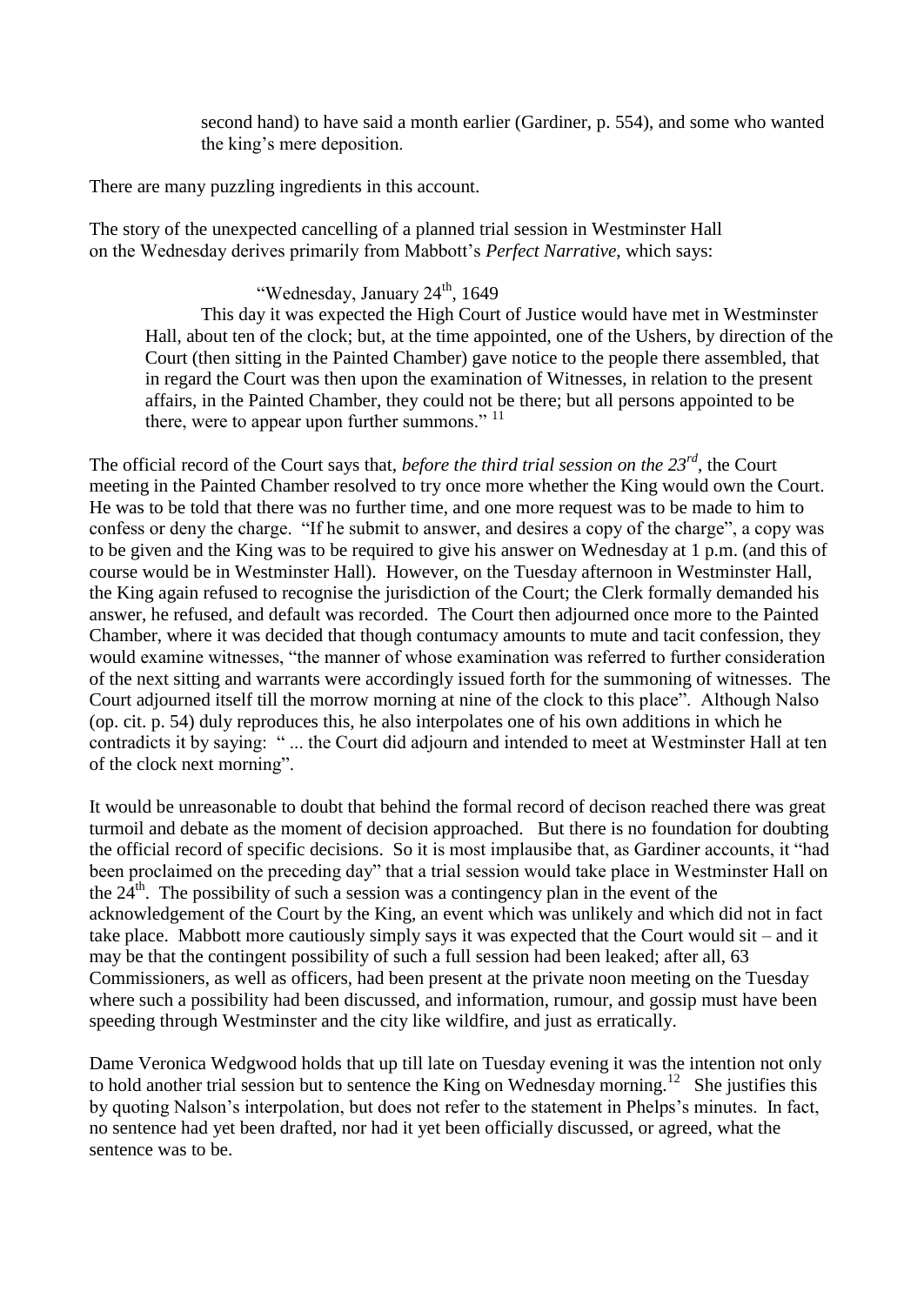It is not at all clear that the examination of witnesses, and the taking of their depositions, was "a mere device for gaining time". A draft of the charge against the King had been presented to the Court by Counsel on January  $15<sup>th</sup>$ ; A committee of ten had on that day been appointed to advise with counsel about it and it was decided that they with counsel would "compare evidence with the charge and would prepare and fit the charge for the Court's more clear proceedings". On the  $19<sup>th</sup>$  a revised draft of the charge was presented in the Painted Chamber and was read a first time, a second time, and a third time, and referred back for some small amendments. The care with which the charge had been drafted, the way in which it had been ceremoniously approved by the Court, the length of time it had been under discussion, and the solemnity with which it had been presented at the first session of the trial on January  $20<sup>th</sup> -$  all these circumstances surely preclude any possibility that it was, as Gardiner thinks, abandoned or amended by a casual change in the phraseology used in Court by the Clerk on the  $23<sup>rd</sup>$ . He was simply summarising the essence of the charges which had been laid.

The charge included the statement that Charles Stuart "hath traitorously and maliciously levied war against the present Parliament, and the people therein represented". It was assumed from the first that it would be necessary to prove those accusations, and in particular the participation of the king in the war, by specific instances and not just by common repute. A great deal of trouble was obviously taken to assemble witnesses to the participation of the King in the war from all over the country, as far as from Cornwall and Northumberland, and even from Dublin and Cork. (They were drawn from all sections of the middling and lower classes of society, including nine gentlemen as well as five husbandmen, and men such as a painter, a smith, a butcher, a maltster, a ferryman, a barber-surgeon, and a scrivener.) At 9 a.m. on the morning of the  $24<sup>th</sup>$ , 29 witnesses were present and ready to be sworn; further witnesses were summoned, and the total number whose depositions were eventually taken was 33.

It might have been argued that in spite of the all the extensive preparations that had been made to assemble the witnesses, it was not strictly speaking necessary to call them and take their depositions since the King was not trying to rebut the charge, was denying the authority of the Court, and was to be charged with contumacy. Contumacy, however, was not a substantive crime for which a King, or anyone, could be sentenced to death. Refusal to plead or to speak was by long-established precedent something that was taken *pro confesso*, "mute and tacit confession", as the Court's minutes put it, and the charge as laid was therefore the crime of which the accused would stand convicted. It would be natural to hold to the idea that had been implicit in all the preparations for the trial, that if the King were to be condemned for a traitor and for levying war against Parliament, it would be necessary to have on the record specific proofs of what was alleged.

The time occupied by the examination of witnesses was not merely a delaying device; there were good reasons for the activities of those two days spent on it.

It is not easy to draw very strong conclusions from non-attendances or lateness of Cromwell and Ireton in the Painted Chamber on the  $24<sup>th</sup>$  and  $25<sup>th</sup>$ , as Gardiner tries to do (p. 579), deducing their absorption at this time in the task of "steeling the hearts of the weak". It is true that Ireton is not on any of the three Painted Chamber attendance lists for those days; but he was not in any case one of the most assiduous attenders at such meetings – he attended only 11 out of the 18 which have attendance lists. He was likely at most times, not especially now, to be deeply engaged in behindthe-scenes planning, organising, and lobbying. Gardiner says Cromwell is in 11<sup>th</sup> place in the list for one of those meetings, and in  $18<sup>th</sup>$  for another, and therefore probably arrived late. (He might have appeared to strengthen his case if, instead of following the sequence as printed in Nalson, he had been able to use the lists in the official Roll, where the sequence of recorded attendance shows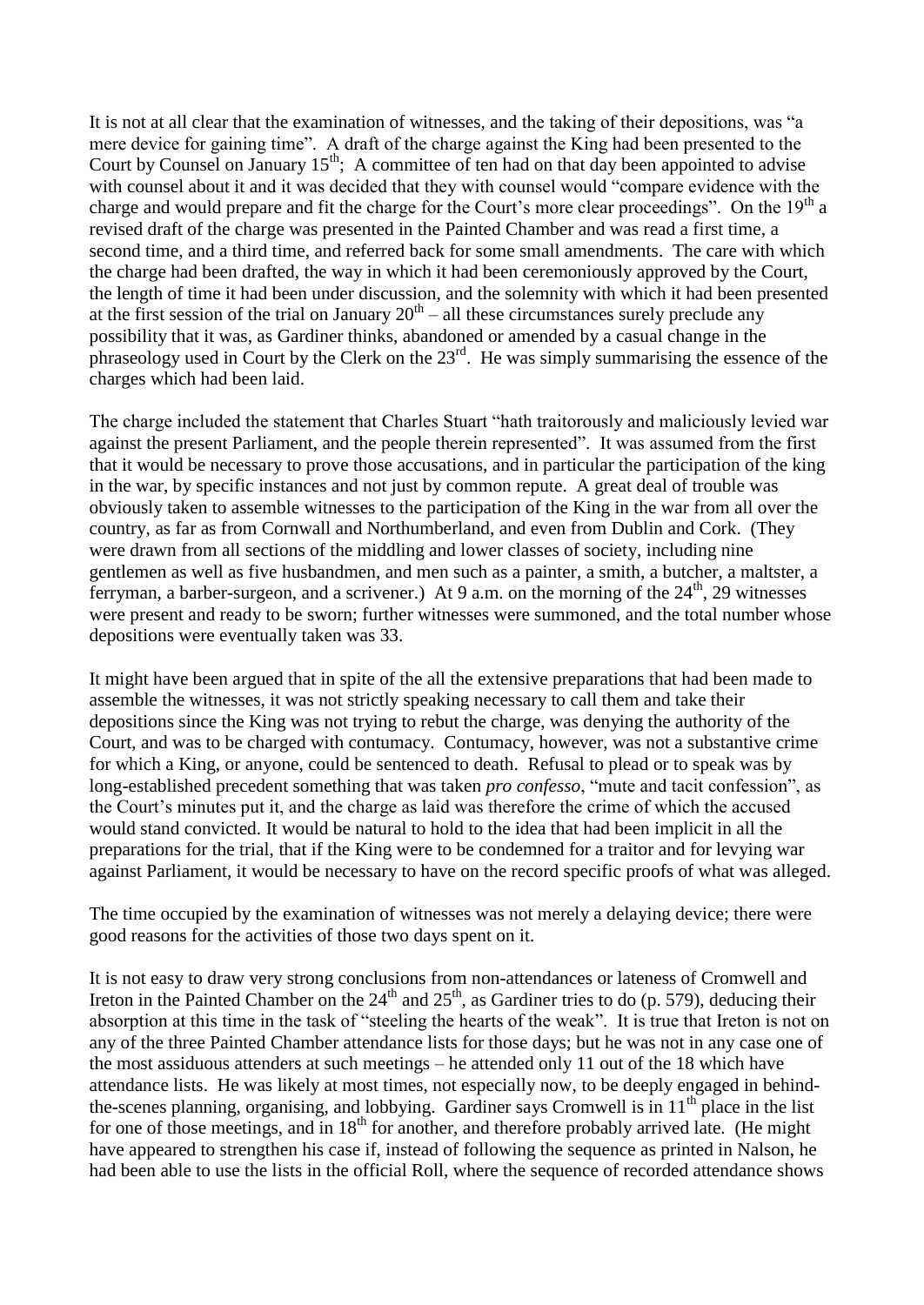Cromwell as  $9<sup>th</sup>$  at one of the meetings, and  $22<sup>nd</sup>$  at the other; but he was  $19<sup>th</sup>$  out of 47 present, and  $22<sup>nd</sup>$  out of 46.) In fact Cromwell, although he was frequently listed either second, after Bradshaw, or fourth after Bradshaw, Say and Lisle, was actually listed once  $36<sup>th</sup>$ , once  $9<sup>th</sup>$ , once  $25<sup>th</sup>$  and once 24<sup>th</sup>, on occasions other than those two days. It is impossible to detect an order which could reflect an order of appearance at the meetings, which in any case would involve a difficult clerkly feat.

Gardiner argues that it was at one time (as late as the  $24<sup>th</sup>$  and possibly up to the morning of the 26<sup>th</sup>) the intention of the leaders in the Court that the King should not be heard again, and that the sentence should be pronounced against him as contumacious in his absence (p. 582). Against this it has already been urged that the sentence could never have been for contumacy as such, and no draft or discussion of the sentence is known to have proposed this; contumacy was to be taken as a confession of the charge, and the sentence was to be linked to the charge. But even if the King were to be convicted of being contumacious, this could not justify a sentence "in his absence".

The evidence adduced by Gardiner for the intention to sentence "in his absence" consists of no direct record, but of two deductions:

- (1) The King's removal on the  $24<sup>th</sup>$  from Cotton House in the immediate vicinity of Westminster Hall to St. James's Palace. Such a move seems to have little significance. Wedgwood (op. cit. p. 166), referred to a later transfer of the King from Whitehall to St. James" (on Sunday the  $28<sup>th</sup>$ ) says: "The purpose of this repeated shifting of his place of imprisonment is obscure ... probably it was to foil any attempt at rescue which might have been plotted had he stayed for long in one place". On the 24<sup>th</sup>, the date of the final session in Westminster Hall had not yet been fixed. In any case, St. James's Palace was not far away. Charles had been brought from Windsor on January 19<sup>th</sup> to St. James's Palace. On the morning of the  $20<sup>th</sup>$ , he was carried from St. James's in a sedan chair, and then by water, to Cotton House, to await the opening of the first session of the trial in Westminster Hall. On the 30<sup>th</sup>, the King *walked* from St. James's Palace through St. James's Park, under armed guard, to his place of execution in Whitehall.
- (2) The plan to condemn the King in his absence was claimed not to have been abandoned till the morning of Friday the  $26<sup>th</sup>$ , because on that day "a clause [was] added to the sentence then adopted from the report of the Committee, to the effect 'that the King be brought to Westminster to-morrow to receive his sentence'. By far the most probable hypothesis is that this addition was called forth by the reluctance of some of the judges to proceed further without giving the King one more chance of pleading for his life". (p. 582) The record for the  $26<sup>th</sup>$ , as set out in the Roll, gives a different impression. It runs:

"The Draught of a sentence against the King, is according to the votes of the  $25<sup>th</sup>$  instant, prepared, and after several Readings, Debates, and Amendments, by the Court thereupon,

Resolved ... That this Court do agree to the Sentence now read.

That, the said Sentence shall be engrossed.

That, the King be brought to Westminster tomorrow, to receive his sentence".

It is clear that the last resolution is not an addition to the sentence on the King, but the necessary settling of the time when the sentence would be passed upon the contumacious King. It was always unlikely that such a public and unprecendented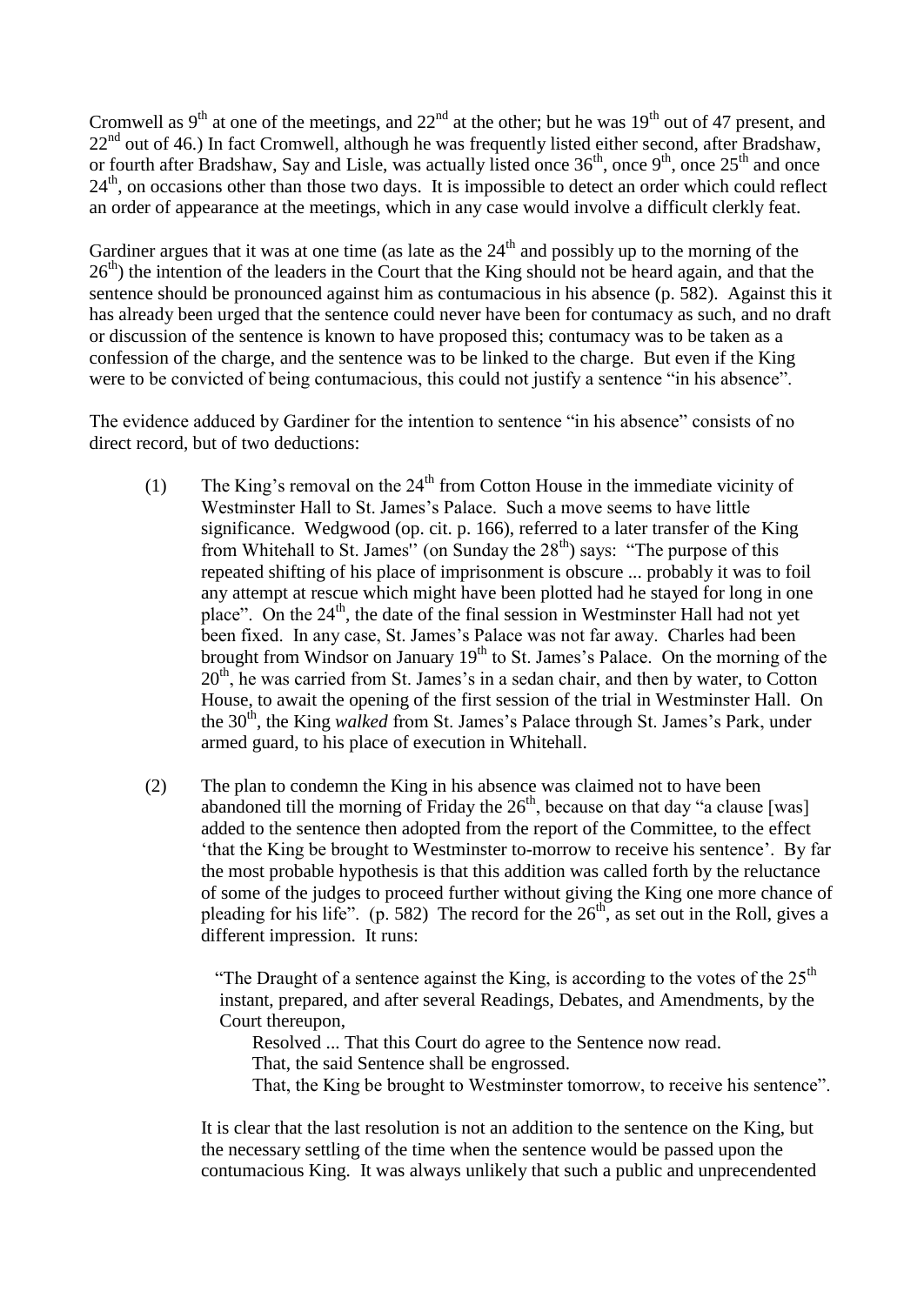arraignment, the noise of which was ringing over the kingdoms and over Europe, would be brought to a hole-and-corner climax, without the presence of the accused, as though the Court were afraid to face him. As to what was in the minds of any of the Commissioners about giving the King "one more chance of pleading for his life", who can tell? 62 were present to take the resolutions that have been quoted; the next day, 67 condemned Charles to death.

To return to the claim of a departure from plan on the  $23<sup>rd</sup>$  and  $24<sup>th</sup>$ , it is open to question whether there was a settled plan to depart from. It is fairly clear from the records that within a broad forward course the Court tended to decide its future actions from day to day. Even when it reached the start of the trial on the  $20<sup>th</sup>$ , it was only at the last minute, that very morning, that it decided various points of procedure in conducting the case and dealing with the King, including the appointment of two "vice-presidents" (Say and Lisle) to assist Bradshaw. After that they were deciding their future actions according to the events of the day, and particularly the actions of the King, with no fixed time-table except that they knew that by the terms of the Act which set them up they had to conclude their assigment by one month from the  $6<sup>th</sup>$  of January.

In considering the extent and consequences of differences in the Court in mid-course of the trial it must be remembered that any Court members who at the last stage shrank from condemnation of the King were freely able simply to withdraw from the scene. In fact, nine Commissioners who attended at least one session of trial in Westminster Hall stopped attending at some stage in the crucial week ending January  $27<sup>th</sup>$ . They were John Browne, James Challoner, Sir James Harrington, Francis Lascelles, Thomas Lister, William Lord Mounson, Sir Gilbert Pickering, and Robert Wallop.<sup>13</sup> No harm or disfavour appears to have happened, or been threatened, to any of those who so withdrew from the final act.

The classical picture of the effects of Court dissension on the sequence of the trial has been here questioned. There can be no question, however, that great debate was going on in political circles in London at this time, and that strongly divergent views were being expressed about how the final denouement should be approached. In those climactic days, debate in familites and groups, as well as in anxious minds, must have been fervent and agonising.

This heated atmosphere enveloped the active members of the Court; they were the focal centre of it all. Direct outside pressures on them were also strong. These would come upon them individually from old friends and colleagues in Parliament and in church congregations, corporations, and regiments. They also came collectively and fairly publicly from the represenatives of such men as the Scottish Commissioners and the Dutch ambassadors, who were in London lobbying hard for the King's life.

One might think that a central point of discussion would be the form of punishment of the King, and the pros and cons of some form of deposition as an alternative to execution. But little has survived on the record about argument for or against this alternative outcome. It may well be that in the eyes of the active members of the Court the untrustworthiness of the King had now been so overwhelmingly demonstrated that the case for leaving him alive on any conditions or in any place had no strength left. It may be that by now no milder sentence was conceivable.<sup>14</sup>

In any case, there is no evidence for any violent or dramatic disagreements among those who chose to remain on the scene of the Court's activities. Post-Restoration allegations of threats and coercion, made in self-exculpation by men threatened with death, have no support in the contemporary records. Men with powerful minds and purposes, and with powerful argumentative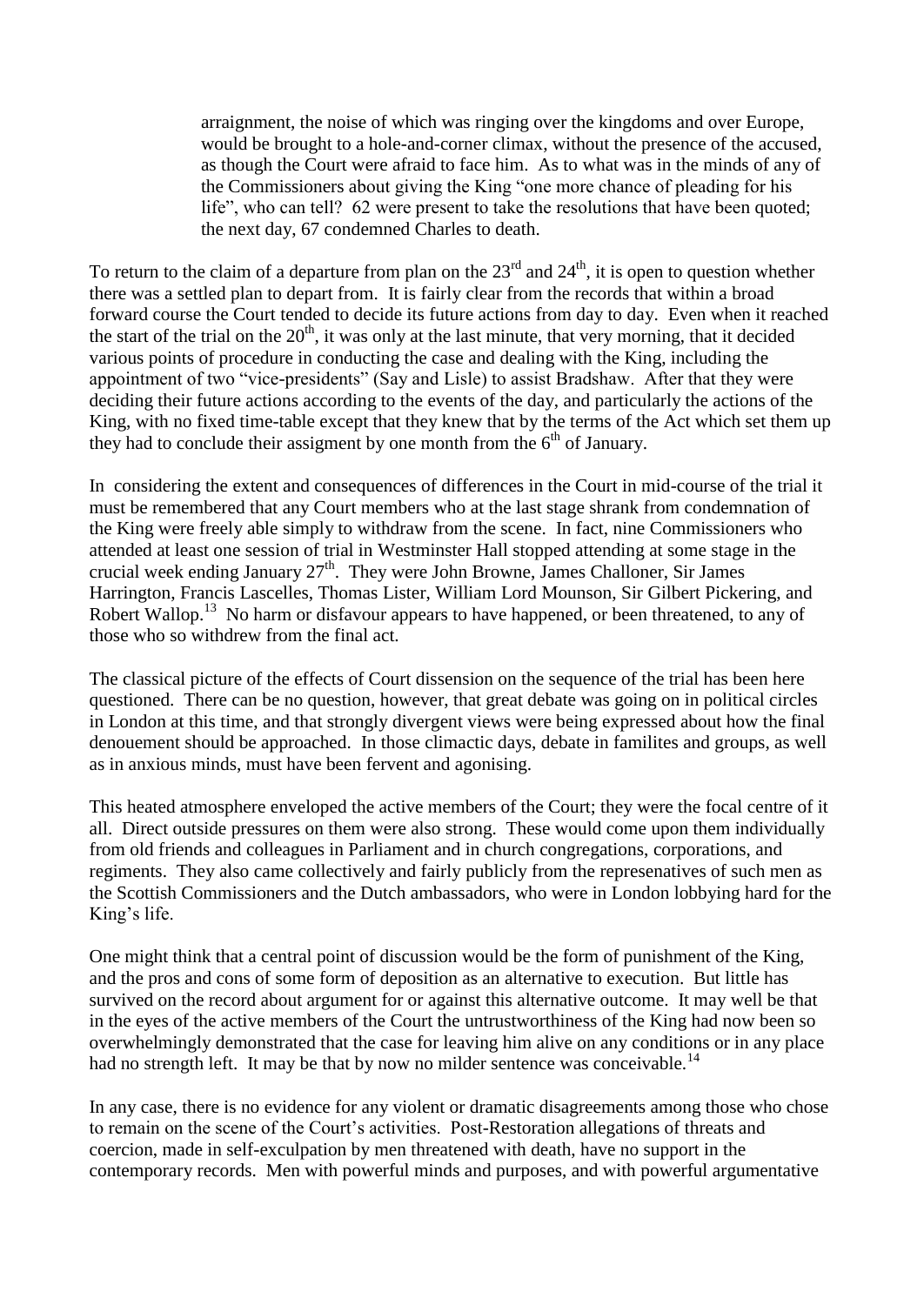abilities, would carry more weight than others, and would influence the opinions and actions of others, as happens in all deliberative bodies; but in this place and at this time, in the enviroment of a divided movement, a divided country, and no settled constitution, they had no weapons of coercion.

## **The Sequence of Events**

The speculations about postponement of a sentencing session on the  $24<sup>th</sup>$ , about intentions to pass sentence *in absentia*, and about dissensions in the Court, do not themselves contribute towards explaining why the death-warrant was, as claimed, prepared on the evening of Thursday the  $25<sup>th</sup>$  or the morning of Friday the  $26<sup>th</sup>$ , and subsequently altered at some unspecified time but presumably between the afternoon of Saturday the  $27<sup>th</sup>$ , after sentence, and the morning of Monday the  $29<sup>th</sup>$ . Before pursuing the range of different possible explanations, it would be well to set down the sequence of relevant events, as closely timed as the record allows, even at the expense of some repetition.

On the afternoon of Thursday the  $25<sup>th</sup>$ , after a long day's meeting occupied in reading the depositions of 33 witnesses and having them confirmed by the deponents in open court, and after adjourning for an hour, the Court sat privately with an attendance of 47 (46 listed, plus Thomas Challoner who was not listed but presented a report from a committee which had been appointed to secure papers from the House of Lords). It passed a number of votes "as preparatory to the sentence against the King", but not to be finally binding on the Court (probably because of the relatively small attendance at this meeting), to the effect that

- the Court will proceed to sentence of condemnation
- the condemnation will be for a Tyrant, Traitor, and Murderer and a public enemy to the Commonwealth of England
- And This condemnation shall extend to death.

However, the Court, "in order to that part of his sentence, which concerned his execution, thought fit to defer the Consideration thereof to some other time". They also ordered a draft of a sentence "grounded upon the said votes" but "with a Blank for the manner of his Death" to be prepared by a committee of seven.

At a meeting which started at 1 p.m. the following day, Friday the  $26<sup>th</sup>$ , with 62 present, the draft of the sentence was presented, debated, agreed, and ordered to be engrossed. (Note that this was not the death-warrant.)

At a meeting at 10 a.m. the following day, Saturday the  $27<sup>th</sup>$ , the engrossed sentence was read and agreed. At the following trial session in Westminster Hall, with 67 present, the sentence was passed and "the whole Court stood up and owned it". The sentence as pronounced includes the statement that Charles "... shall be put to death by the severing of his head from his body". (Since the drafting committee had been instructed on the  $25<sup>th</sup>$  to leave a blank for the manner of death, this decision must have one of the amendments inserted at the debate on the sentence on the afternoon of the  $26<sup>th</sup>$ , before the engrossment. This is a matter of some significance since the engrossed death warrant also contains the phrase, unamended, and not inserted later, "to be put to death by the severing of his head from his body".) At a further meeting of the Court, "forthwith" after the Westminster Hall session, with 64 present, a committee of leading army officers was appointed "to consider of the time and place for the execution of the sentence" against the King.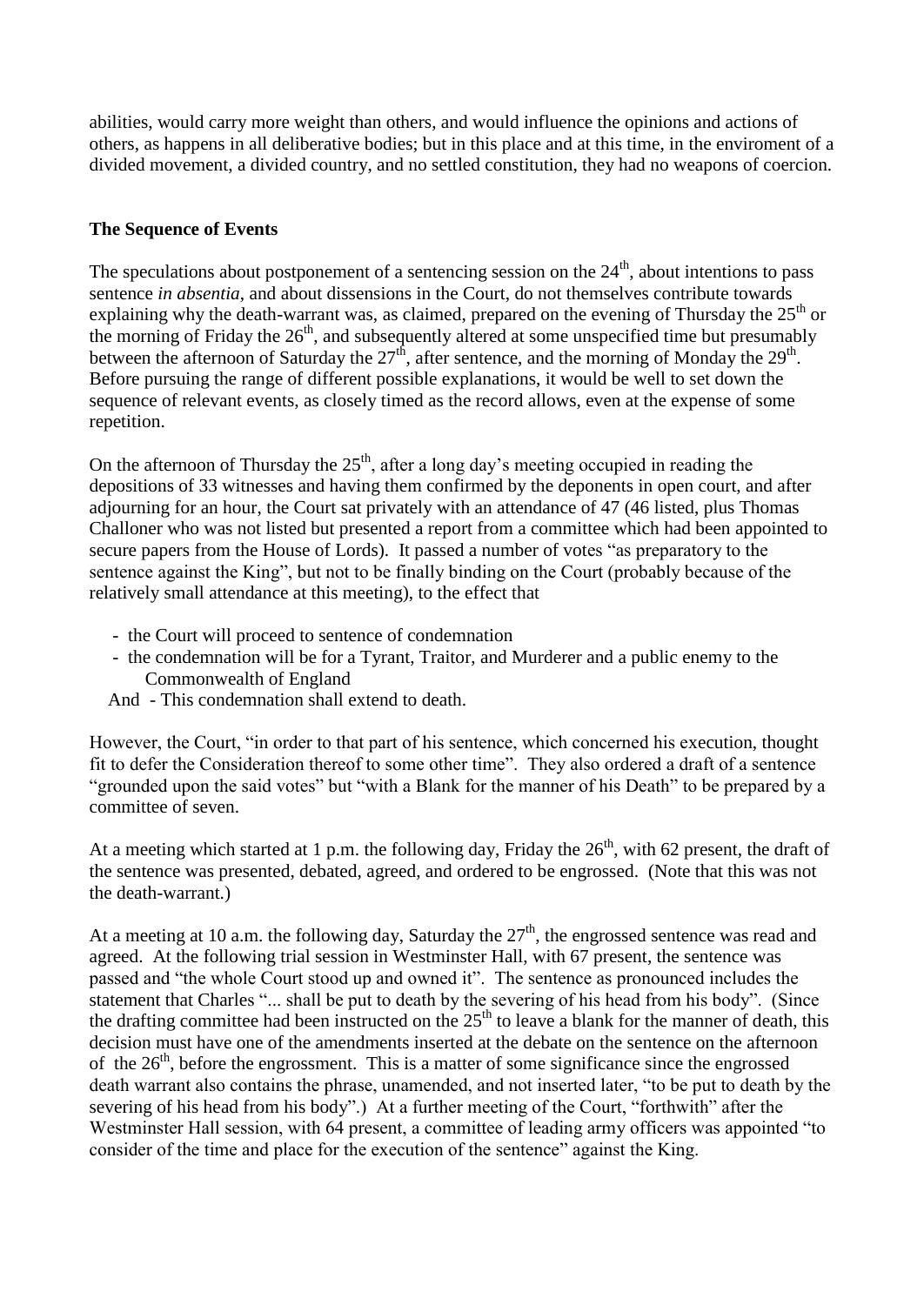The next meeting of the Court was on the morning of Monday, January  $29<sup>th</sup>$ , with 48 listed as being present. The official account says that a report was approved from the committee on the time and place of execution, which were to be "The open street before White-Hall" and "The Morrow, the King having already notice thereof". The last addition shows that at least the decision about time had already been informally taken at some time between the afternoon meeting on Saturday and this early morning meeting (it started at 8 a.m.) on Monday. The minutes in the Roll then say that the Court "ordered a warrant to be drawn for that purpose, which said warrant was accordingly drawn and agreed unto, and ordered to be engrossed; which was done, and signed and sealed accordingly, as followeth ...". It is to be noted that this is the only statement of fact, in the series now quoted, of which the accuracy has been questioned. Even here, it could be argued that what was here referred to was the drawing, approving, and engrossing of the warrant in its final form.

#### **Implications of the Thoms-Gardiner Hypothesis**

In the light of this sequence of events, the Thoms-Gardiner hypotheseis, incorporating the idea that the warrant was drawn up on the evening of the  $25<sup>th</sup>$  or the morning of the  $26<sup>th</sup>$  calls for the assumption that at that time it was planned to hold the final sentencing trial on the  $26<sup>th</sup>$ , and the execution on the  $27<sup>th</sup>$ , and that this decision was changed at the meeting on the  $26<sup>th</sup>$  and the warrant therefore had to be amended (Gardiner, pp. 582-3).

This implies that in spite of the proceedings at the meeting on the  $25<sup>th</sup>$ , which included decisions that their resolution about a sentence extending to death should not be finally binding on the Court, and that a blank should be left in the sentence for the manner of death – in spite of this, some one or some group proceeded to draft and engross a death warrant saying that sentence had already been pronounced and that the manner of death was to be by the severing of his head from his body. This was done (and, according to Thoms and Gardiner, twenty-eight signatures and seals were appended to it) before the opening of the meeting of the Court in the Painted Chamber the next day, the  $26<sup>th</sup>$ . Gardiner thought that this meeting was in the morning (p. 581); he had to envisage time being allowed for a planned open meeting of the Court later in the day to sentence the King for contumacy in his absence. Actually, the meeting on the  $26<sup>th</sup>$  was held at 1 p.m. Time had been allowed for the summoning and the attendance of a larger number than the 47 present the day before (special summonses to members who were in and about London had been decided upon at the meeting on the  $25<sup>th</sup>$ ; time had been allowed for an inevitably lengthy meeting for the finalising of the sentence; but no time had been planned for any additional Westminster Hall session, with or without the King's presence.

#### **The Warrant and its Amendments**

One way through the tangle of suspect hypotheses and speculations which enmesh this subject seems to be to take each erasure on the death-warrant in turn and to try to analyse every possible deduction that might be made from it.

(a) *Heading, line 2. "ix"*

The final date was that of Monday, the day before the execution. Since "xx" and "th" were in the original (the latter above the line) and not erased the only possible figures that could have underlain "ix" in the original are "iv", "v", "vii", "viii", "viii", or "x". Single digits – "v" and "x", and three or four digits – "vii" and "viii", are less likely because of space,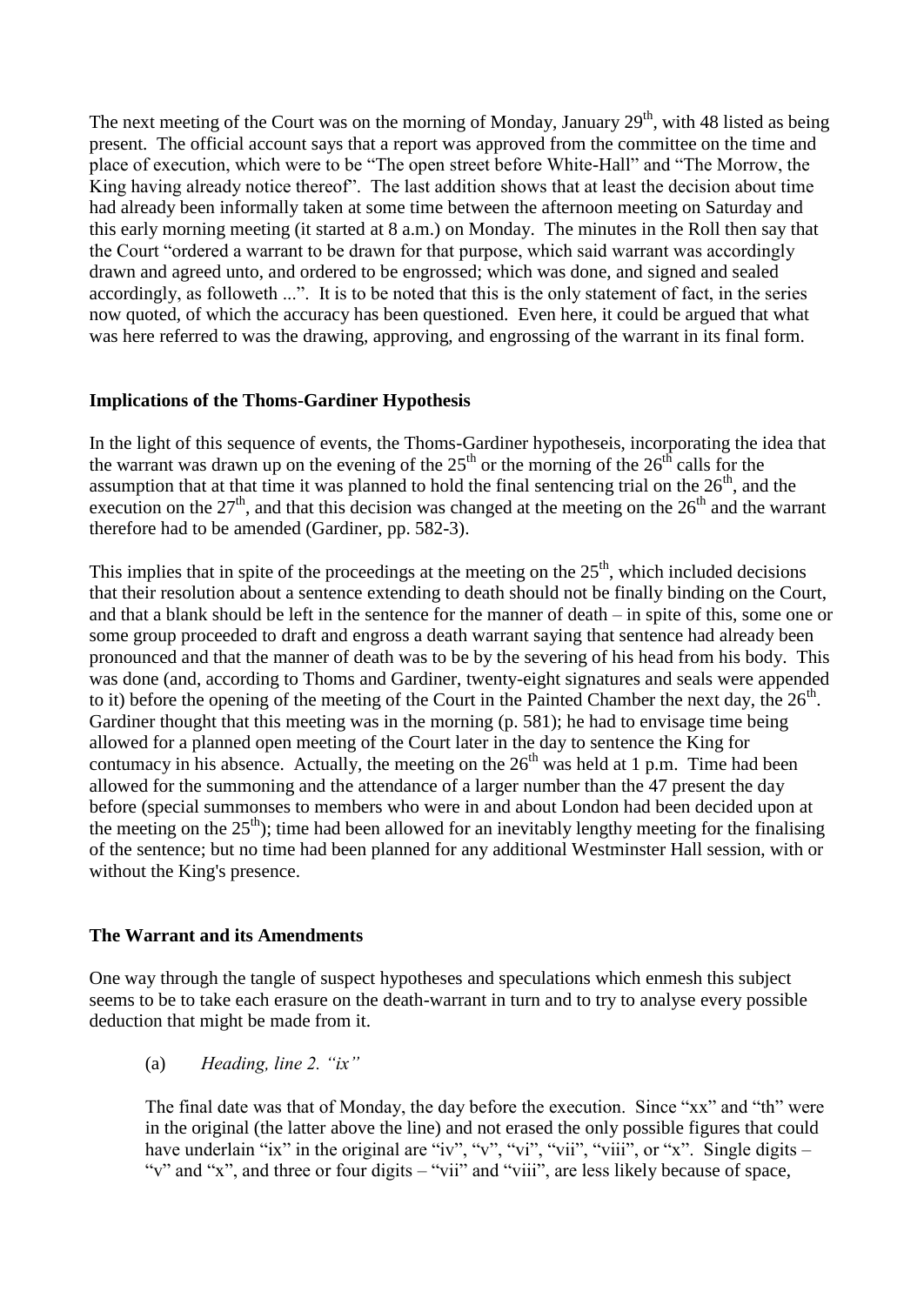although "vii" is not impossible; however, "vii" (Saturday) is not possible if the phrase "uppon the morrowe" was in the original (it is not over an erasure), since "the morrowe" would be Sunday; and "viii" is quite impossible, being Sunday itself. "iv" (Wednesday) is most improbable, and is specifically ruled out on the Thoms-Gardiner theory. "x" (Tuesday) is not utterly impossible; the alterations might have been made for the purpose of advancing the date of execution, not to postpone it; but there is no plausible historical hypothesis that would account for this, and the space consideration is against it. So we are left with "vi" (Friday) as the most probable original date in the engrossment. This is also the date most favoured by Thoms and Gardiner (although Gardiner thinks it may have been written out on the evening of the  $25<sup>th</sup>$ ). Even if this deduction is correct, it does not demonstrate or imply that the document so drawn up was signed by anyone, before the actual sentence; however, it would imply that someone who drafted the document, and ordered its engrossment, expected the King to be convicted and sentenced on Friday the  $26<sup>th</sup>$ , and the difficulties involved in this have been discussed above.

# (b) *Text, line 2. (sentence) "uppon Saturday last was (pronounced).*

Thoms thinks that the erased words were: "uppon this day was", and that "this day" was Friday the  $26<sup>th</sup>$ . It is noteworthy that so little effort was made to conceal the fact that an amendment was being made, to the extent that the word "was" was inserted between lines over a caret. There is no question that in this case, at least, a change was made, and that therefore the original engrossment was made when whoever commissioned it either anticipated, as the Thoms-Gardiner theory holds, that sentence would be passed on some day other than Saturday the  $27<sup>th</sup>$ , or did not think it necessary to specify the date on which sentence was actually passed. While Thoms's guess that it originally said "uppon this day was" would fit plausibly into his theory that there was an anticipation that sentence would be on the  $26<sup>th</sup>$ , it would be possible to make an alternative guess that the original was something else, e.g. "has now been duly".

## (c) *Text, line 3. "... severinge of his head from his body".*

This phrase is part of the original text, and is not written over an erasure. As we have seen, in the late afternoon of Thursday, the Court ordered that the draft of the sentence should be prepared "with a Blank for the manner of his Death", and that the form of the sentence which contained this phrase was not agreed till the afternoon of the Friday. This seems to indicate that a death warrant based on the sentence and specifying "severing of his head" was unlikely to have been drawn up until after the afternoon meeting on the  $26<sup>th</sup>$ ; and this conflicts with the Thoms-Gardiner theory that it was intended to pass sentence that day. It is true that it is difficult to understand why the manner of death should be a stumbling-block if it had already been agreed that condemnation should extend to death; it would surely be "thinking the unthinkable" to consider, instead of decapitation, the punishing of a King, even one condemned for High Treason, by the hanging, castrating, quartering, and disembowelling before decapitation which was the later fate of a number of the regicides. However, there was obviously some hesitation about specifying the manner of execution, and the need was felt to separate it out from the condemnation to death.

## (d) *Text, line 4. (sentence executed) "In the" (open Streete).*

The writing of these two words over an erasure is a puzzling circumstance, for which neither Thoms nor Gardiner tries to give any explanation. What can have been the original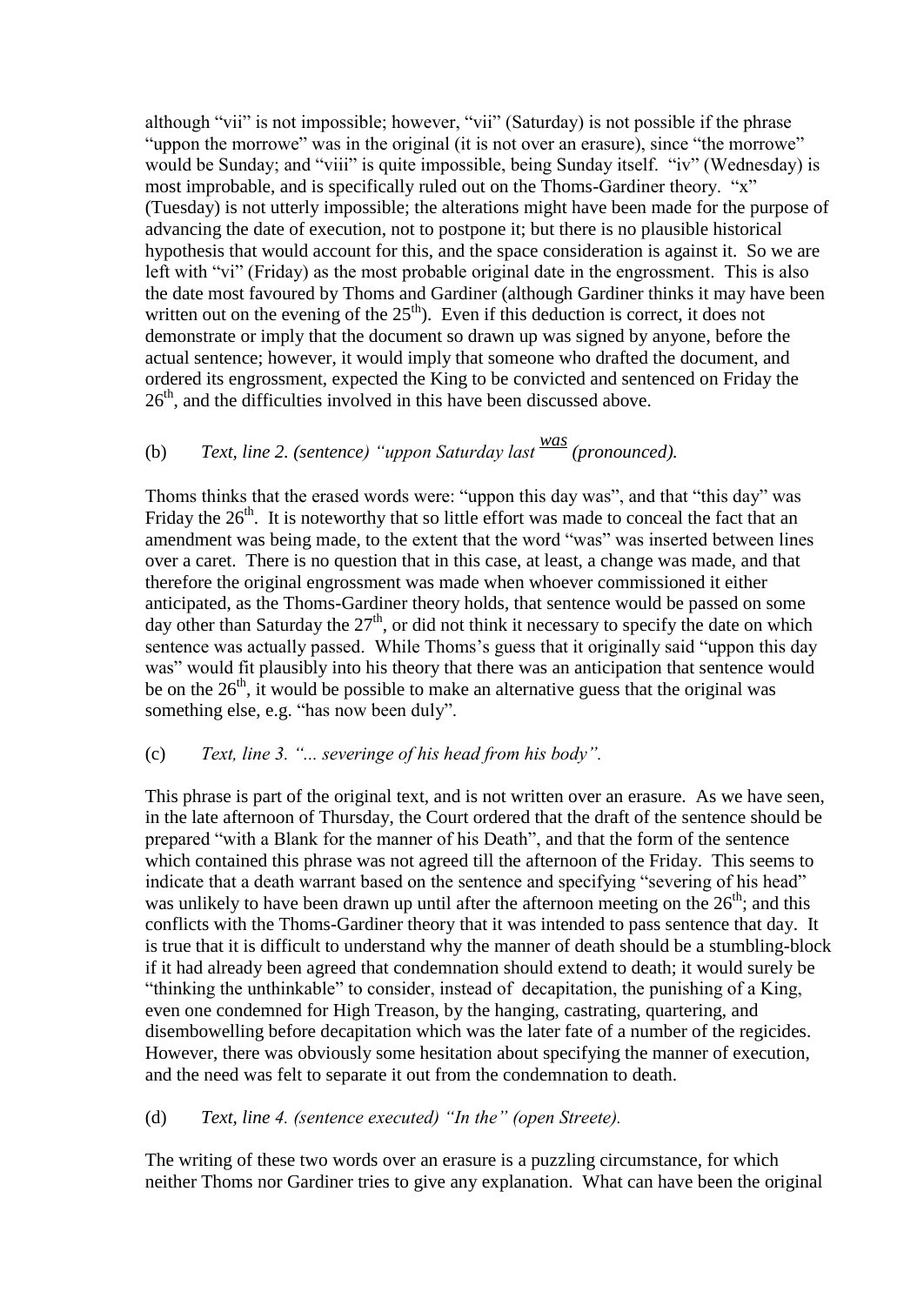under "In the"? It may have been that correction was being made of a simple *lapsus calami* by the scrivener, like the correction of a typing error. Or a possible explanation may emerge from the comments immediately following.

#### (e) *Text, line 4. "... open Streete before Whitehall uppon the morrowe being the Thirtieth ..."*

This has always been held to be part of the original document, except for the word "Thirtieth", which Thoms believed to have been written later in a blank space; he also pointed out that the word did not fill up the space left for the date, which would have taken the words "twenty-sixth" or "twenty-seventh" if necessary; and he and Gardiner used this to support his theory of an intention to sentence and execute earlier. There are some puzzling aspects about this argument. Why was a blank left for the date of execution, carefully measured, according to Thoms's argument, to accommodate a particular date, the twentyseventh, when positive dates were inserted in the heading and line 2 of the text? How could "the open Streete before Whitehall" be an original entry when it was not until the late afternoon of Saturday that a committee of five officers was appointed "to consider of the time and place for the execution"? It seems highly probable that on Saturday ideas had not been firmly formulated about the place and time of execution. Otherwise, what purpose was served by not putting them up at the Saturday afternoon meeting in the Painted Chamber? It is not very plausible that there were deep divisions in the Court on the logistical question of the place and time of the execution, leading to deliberate delay. If the matter was truly decided only after the appointment of the committee, the reference to the street before Whitehall, apparently an original entry, cannot be fitted into the Thoms theory. Indeed, if it is original it is difficult to fit into any plausible theory about the alterations to the warrant.

A clue to the solution of this problem may lie in the fact that the words "open Streete" before Whitehall" seem to be crowded up exceptionally closely. It is possible that a large blank was left for the time and place of execution, not yet decided when the warrant was engrossed, and that the whole phrase: "In the open Streete before Whitehall upon the morrowe being the thirtieth" was written in after an appropriate decision was taken, i.e. on the morning of Monday the  $29<sup>th</sup>$ . The length of the phrase could explain the difficulty of adjusting the spacing out of the words to the total room available, leading to closing up at the beginning and spreading out at the end. It may be added that the description of the date of execution – "uppon the morrowe being the Thirtieth day of this instante moneth of January" – seems rather unnaturally elaborate; it looks as if a phrase were being composed to fill up a considerable space. (Thoms had a theory that the amendments were written in a different hand from the original engrossment, but this is not obviously the case.)

The explanation here suggested would imply that some earlier signatures, at least up to the  $29<sup>th</sup>$ , that of Garland, were applied to a document in which place and time were not entered. This is much more easily conceivable than signing before sentence; but it also draws attention to the tremendous weight which is being placed in all discussions of this document on five words - "at the day of sentence" – reported in the transcript of a trial as being spoken by Augustine Garland twelve years later. It is after all possible that his memory, or the reporting of his words, was not exact; him, or to anyone else. The law report quotes him as saying: "I sat, and at the day of Sentence signed the warrant for the execution"<sup>15</sup>; by the displacement of one word the statement becomes rather different: "I sat, and at the day of Sentence, and signed the warrant for the execution." This opens up the possibility that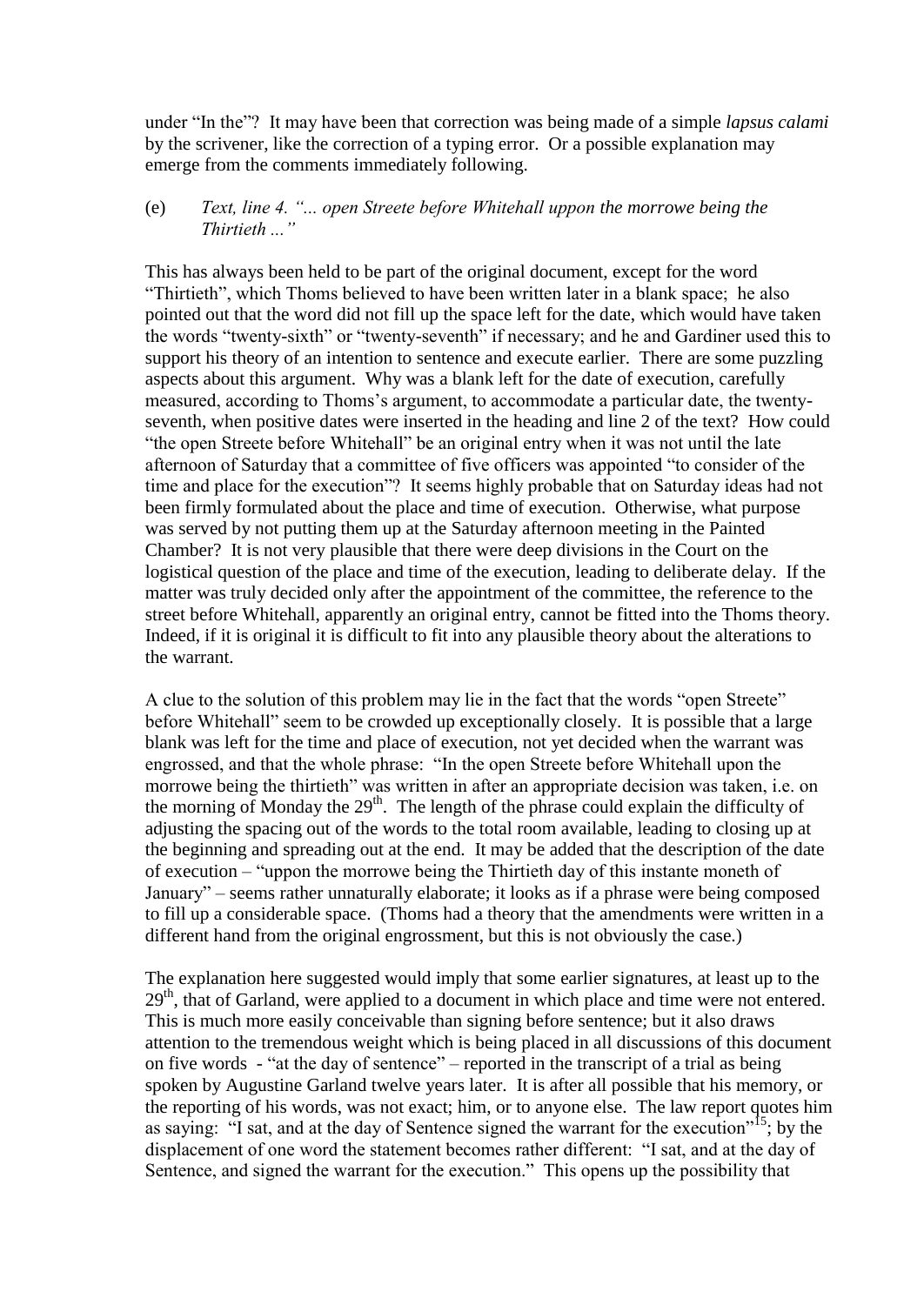when the gap for time and place was filled in at the meeting on Monday morning, signatures then began, implying that the minutes in the Roll tell the truth, except that a draft of most of the warrant had been engrossed earlier, and some amendments had to be made, including the date. Again this possibility, there is the fact that two of the early signers of the warrant, Sir John Danvers in  $7<sup>th</sup>$  place and Sir Thomas Mauleverer in  $10<sup>th</sup>$  place, are not reported as being present in the Painted Chamber on Monday.

## *(f) Text, line 5. "Five" (in the afternoone).*

This change either extended or reduced the space of time, starting at 10 a.m., within which the execution was to be carried out. There has been no discussion or suggested explanation of this change by any commentator. The original figure must still have been some hour of the afternoon. It is unlikely to have been "six", because by six in January it would already be dark. It could have been "one", "two", "three", or "four". Any of these (or "five" itself) allows a surprisingly wide gap. The execution was in fact carried out between two and three o'clock, although the King had been brought to the Banqueting Hall about half-past ten. Wedgwood<sup>16</sup> comments on a number of possible factors in the delay, including a lastminute decision that it was necessary for the House of Commons to pass an emergency bill making it illegal for anyone to proclaim a new king. Is it possible that this was responsible for a very late amendment to the terminal time authorised in the warrant?

(g) *Text, line 7. "you".*

This amendment was made to a word in the lines calling upon the army and people to "be assisting" to those charged with the execution. No explanation seems possible except the correction of a scribal error; if this is the explanation in this case, it might also apply to some other cases.

## (h) *Address. "To Colonell ffrancis Hacker, Colonell" (Huncks) "and Lieutenant Colonell Phayre and" (to every) "of them".*

This is a large erasure, which nevertheless leaves the words "Huncks" and, just below it, "to every" as in the original; it is also noticeable that the words over the erasure fit very snugly and appropriately into the space left by it. It seems an obvious deduction from the erasure of two names that the warrant was at first addressed to two officers other than Hacker and Phayre, and that they were recalcitrant. This supposition has been widely followed; Thoms speculates that "the officers' names erased were possibly Lieutenant-Colonel Cobbet and Captain Merryman" (p.22); they had both been involved with Colonel Tomlinson in the custody of the King.<sup>17</sup> If there had been a refusal on the part of two officers originally named, this could have been an important cause of any delay which might have held up the finalising of the warrant, and therefore of a need to amend other parts of the document.

Nevertheless, when in 1660 Francis Hacker was tried, condemned, and executed, along with his fellow-officer Colonel Daniel Axtel, who had been in charge of the troops in Westminster Hall, in all the evidence given against them and by them, and particularly in the evidence of such witnesses against them as Huncks and Tomlinson, there is no reference to refusal or resistance by any other officers who might have been nominated before Hacker. In his evidence against Hacker, Tomlinson actually refers by name to Cobbet and Merryman. He was given great latitude to explain his position and his activities in 1649 as fully as he wanted, mostly without much relevance to the charge against Hacker. Having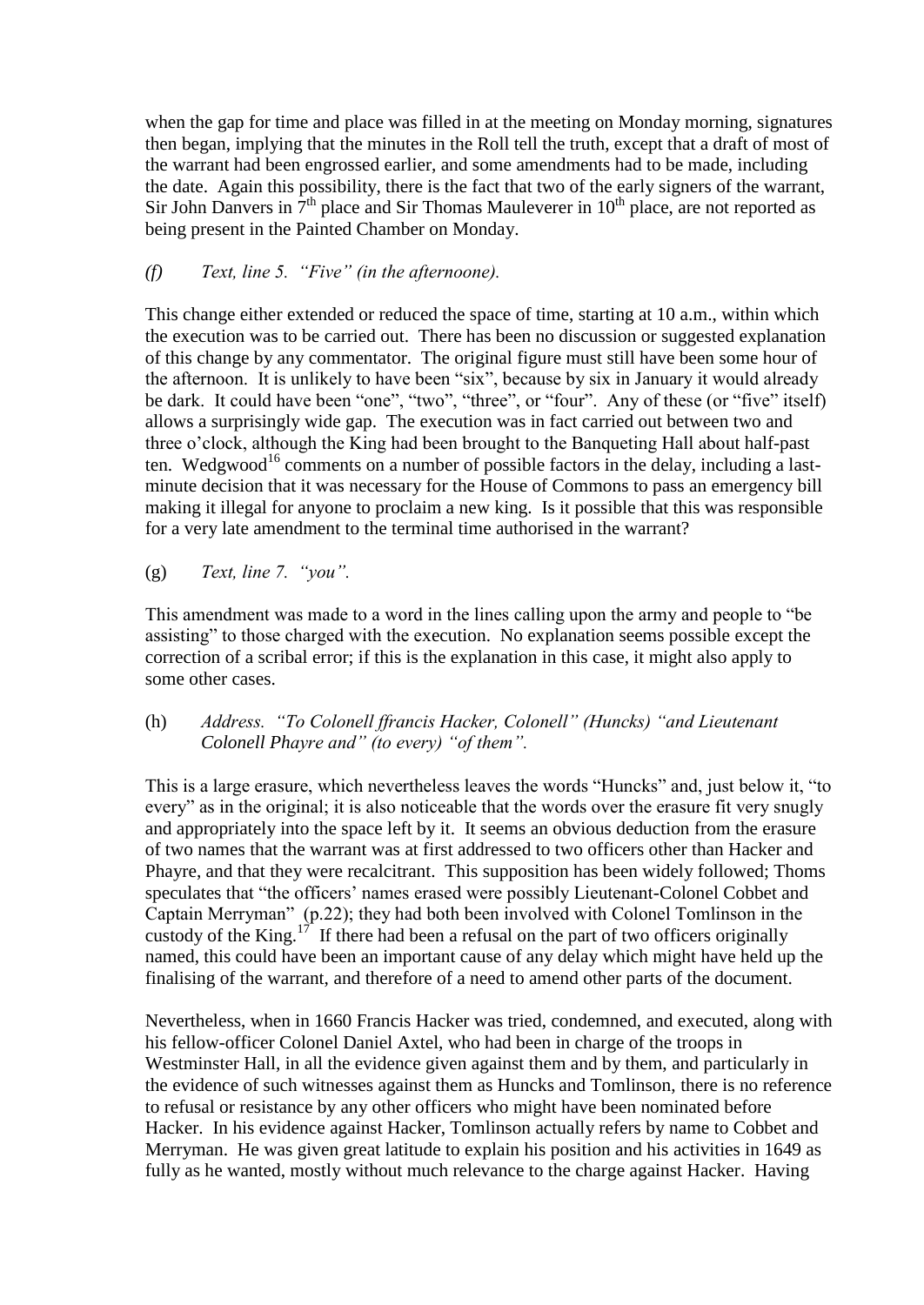explained that he "had to do" with the guard that "had to do" with the person of the King "about St. James's", he said that orders every day for removing the King to Sir Robert Cotton's House were commonly directed to him, to Lt. Col. Cobbet, Captain Merryman, and one more. He made no attempt at this point to blacken Hacker further, or to add detail and verisimilitude to the account, by revealing that Cobbet or Merryman, or anyone else, had refused to act before Hacker's name was entered on the warrant. (If the names first entered were those of Cobbet and Merryman, the question must arise why that of Huncks, who was senior to both of them, was entered in second place.)

One must ask whether it would not have been an elementary administrative and political precaution to consult in the first place any officers whose names were being considered for entry in the warrant. The hypothesis of recalcitrance itself assumes that men in this position were not insignificant subordinates who could be expected to obey without question in such a serious task; and this is surely correct – Hacker, for example, was the younger son of a gentry family of Notts (the rest of the family being royalists) and shortly later in 1649 he became a judge in the High Court of Justice which condemned to death the Duke of Hamilton and others.

The supposition about the refusal of some to act has been used, obliquely, to support the suggestion that it must have been difficult to secure the services of army officers willing to undertake such a horrid and dangerous task. This involves an underestimate of the degree of disaffection, animosity, and fanaticism in their ranks. The capital was thronged with troops who with their officers had been petitioning Parliament for many weeks on behalf of the policy expressed in the *Remonstrance* of the Army back in November 1648, for the bringing to justice of "the capital and grand author of our troubles, the person of the King". There must have been many other officers around who felt, as Axtel was later reported by Huncks to have said at the time, that it would be shameful if, "the ship ... now coming into harbour", they were to "strike sail before we come to anchor"<sup>18</sup>. Huncks's own name was not withdrawn from the warrant; he was apparently not "recalcitrant" at that time; Axtel himself was around, and was apparently spurring on the action. Even if it were true that one, or even two, of the original nominees refused to act, and there was therefore some delay, there is unlikely to have been any difficulty in finding substitutes.

Summing up on this point, it can be said that the introduction of the names of Cobbet and Merryman is an unsupported speculation; that refusal to serve by two individual officers remains a possibility, although there are some puzzling aspects about it; and that it is not logically out of the question that the names of Hacker and Phayre were also in the original and that some other error or defect in the document had to be corrected at this place.

## (i) *Signatures. Column 7. "Gregory Clement".*

Clement was a merchant of Plymouth and London; he was later moderately active in the Rump (the historian of the Rump Parliament, Dr. Blair Worden, classifies him as 3 out of 6 on his scale of activeness) until he was expelled from it in 1652, on a charge of adultery, but actually at the instance of Harrison and his supporters as a result of political disagreements.<sup>19</sup> In spite of his relative insignificance, he was one of six regicides executed in 1660, nominally because he did not surrender but was arrested. Gardiner<sup>20</sup> says his name on the death warrant was not written over an erasure but was merely erased; Wedgwood<sup>21</sup> follows this, and links it with his disgrace because of being found in bed with his maidservant. But the Wedgwood idea does not hold water; the warrant was in the possession of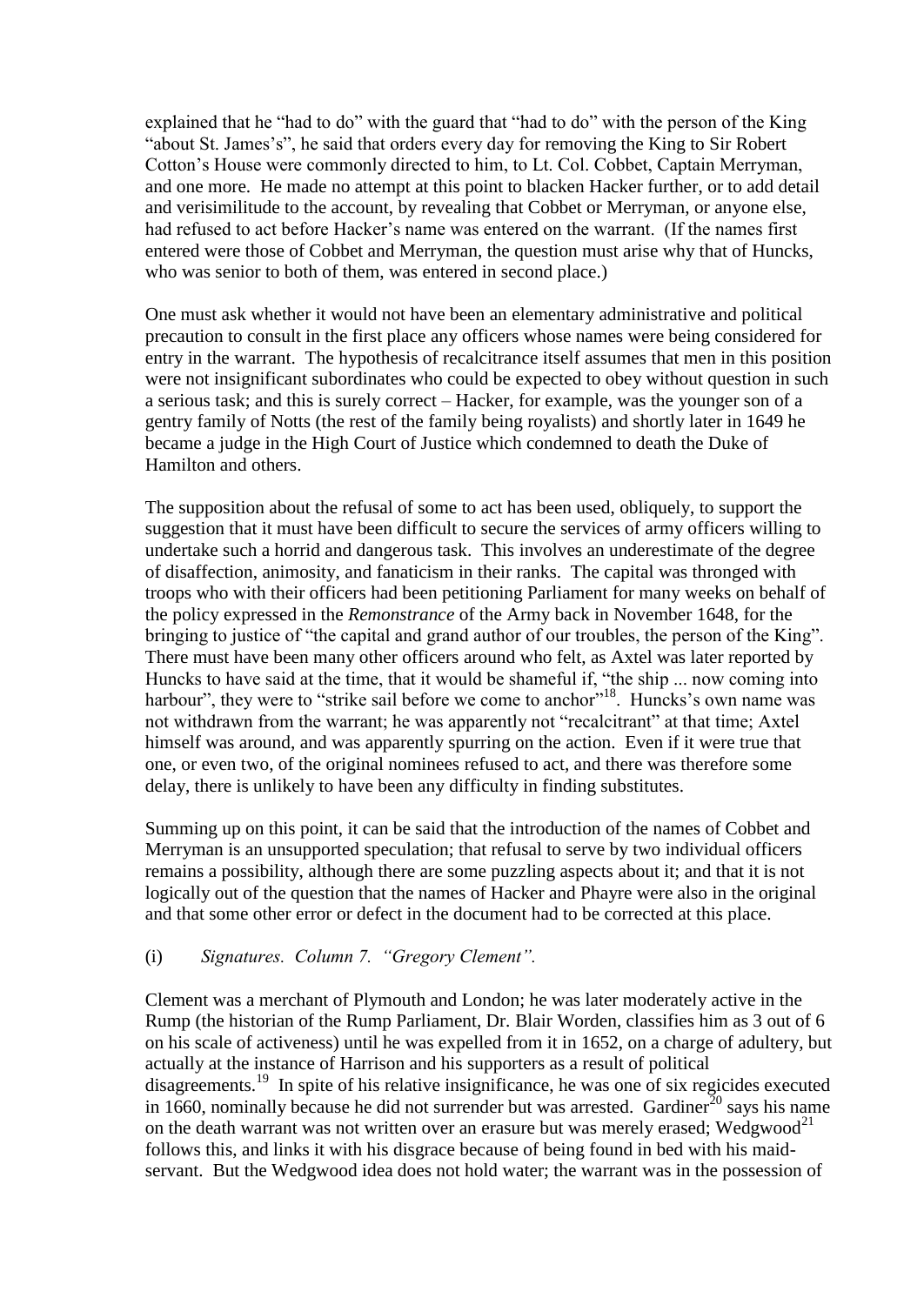Hacker, and not available for the House of Commons to punish one of its members by trying to strip him of the honour of regicide. In any case, his name remained, and remains, in the list of signatories of the death-warrant, including a listing in the Roll, and he pleaded Guilty in 1660. The mystery attached to his signature over an erasure on the warrant is unsolved.

## **A Possible Scenario**

It cannot be claimed that this line-by-line analysis reveals a completely convincing alternative probable sequence of events to that embodied in the Thoms-Gardiner story. However, there can be constructed from it a different scenario which does not contradict any of the known facts and which does not violate strong probabilities, e.g. by assuming that a first draft could be drawn up specifying execution by "severing his head from his body" when the manner of death had been by resolution left open by an official meeting of the Court, or by assuming that signatures and seals could be solemnly attached to a warrant which said that sentence had been pronounced, before sentence had in fact been pronounced.

Two assumptions of some importance have to be found acceptable. The first is that in a document such as this – a warrant for action addressed to specific officers – there would be little hesitation, if amendments were needed, in dispensing with a complete new engrossment, and instead making erasures and new entries in a fairly obvious way, in the confidence that the final document as handed over to the addressees would be a clear and unmistakable instruction and authorisation. The second is that while signatures would not be appended to mis-statements of vital facts, some might have been appended to a document in which (a) a gap was left for a statement of the time and place of execution, not yet decided, and (b) acceptance would be taken for granted of changes which proved necessary in such non-vital matters as the date of the document itself.

On such a basis, the following sequence of events would have been possible, and indeed probable:

- 1. In the late evening of Friday the  $26<sup>th</sup>$ , after the Painted Chamber meeting at which the intended sentence and death by decapitation were agreed, and on the following Saturday morning, progress was made in drafting and engrossing the order to three officers to see to the execution, it being assumed that all three would be willing to undertake this. It was dated for Saturday the xxvii<sup>th</sup>, and it said, as Thoms suggested, that sentence "uppon this day was" pronounced; it was assumed that the trial session would be concluded in a much shorter time than it eventually took, and that it would be possible to append a sufficient number of signatures and seals on the Saturday. A large gap was left for the place and time of the intended execution, for these had not yet been discussed.
- 2. Signing and sealing of this document was started after the Saturday afternoon meeting in the Painted Chamber, with the gap about time and place still there, those problems having just been remitted to the military committee. Signing went on at least up to the  $29<sup>th</sup>$  signature (i.e. Garland's statement at his trial in 1660 was correct, and was quoted correctly).
- 3. Either late that evening, or over the week-end, it emerged that one, or two, of the officers addressed in the warrant (not including Huncks), having brooded over their previous consent to be nominated to see to the execution, or having heard about it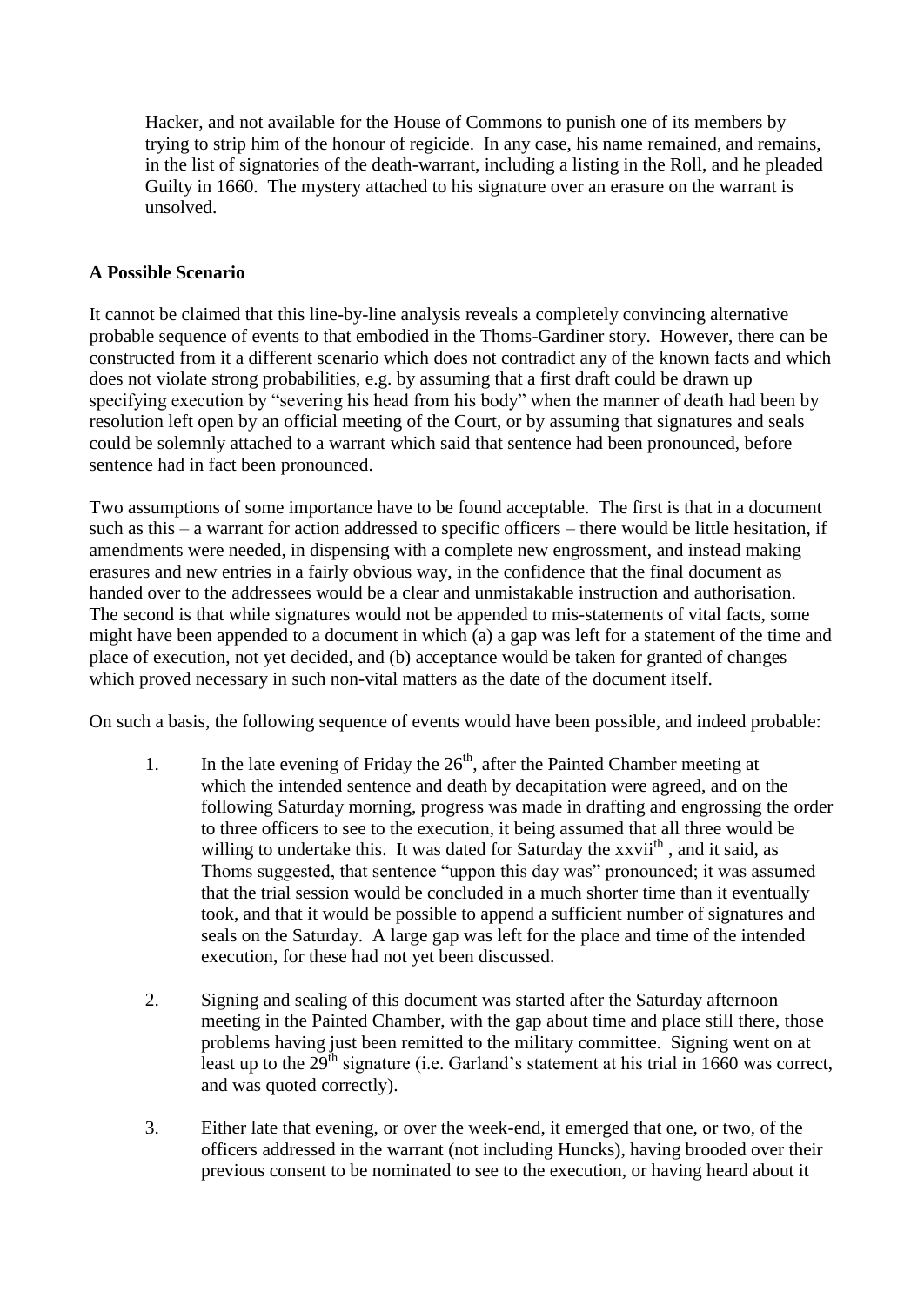for the first time, indicated their unwillingness. (This is not a necessary part of this hypothesis; the explanation for the later change at this place in the warrant could be otherwise, but unknown.)

- 4. The signatures on the warrant started off with a fine free spaciousness four in the first column, six in the second, and only eight in the first full-height column, the third. This spacing would have given room on the warrant for no more than fifty signatures at the most; it had never been intended that all the 67 judges who passed sentence would sign this warrant. It became clear, long before Garland's signature was reached, that many more of them wanted to sign than had been allowed for. Consequently, not only did the signatures begin to be crowded up much more closely (as many as twelve in the sixth column), but it had to be recognised that all the would-be signatures and seals could not be accomplished that day. The following day was Sunday a *dies non*. No matter how much buzz and debate occupied that Sunday, further official progress had to be deferred till Monday,
- 5. On the Monday:
	- a. It was decided that since more signatures had to come, it would be better to amend the date of the warrant to that day, the  $xxix<sup>th</sup>$ , and it was therefore necessary to alter "uppon this day was" to "uppon Saturday last was".
	- b. The committee of officers having recommended a time and place for the execution, and the Court having approved (purely formally, for the King had already been informed), the necessary entry was made in the warrant. The spacing needed for the long phrase was difficult to gauge; it had to link up at the end with "day of ..."; so the hasty writing (with a mistake at the beginning which had to be corrected) started off with unnecessary crowding and ended up by not filling up the whole space.
	- c. For some uncertain reason it was decided that the period of time to be allowed for the execution should be extended to five p.m., and this change was made in the warrant.
	- d. It had now been arranged that Hacker (and possibly Phayre) would take the places of the officer or officers who had withdrawn from the charge of the execution, and the necessary amendment was made to the warrant. The fact that the new names fitted so neatly into the spaces left by the old, and followed the correct order of rank, was a coincidence.
	- e. Other signatures and seals (including that of Gregory Clement) were appended, to the total of fifty-nine.
	- f. Either at the final stage, or earlier in the scrivener's work, a small slip in writing the word "you" was corrected.

This is a less dramatic tale than that developed by Thoms and Gardiner. But it avoids the gross improbabilities otherwise involved; it is consistent with all the observable facts; and it has the positive advantage that it does not depend on the myth of the reluctant regicides.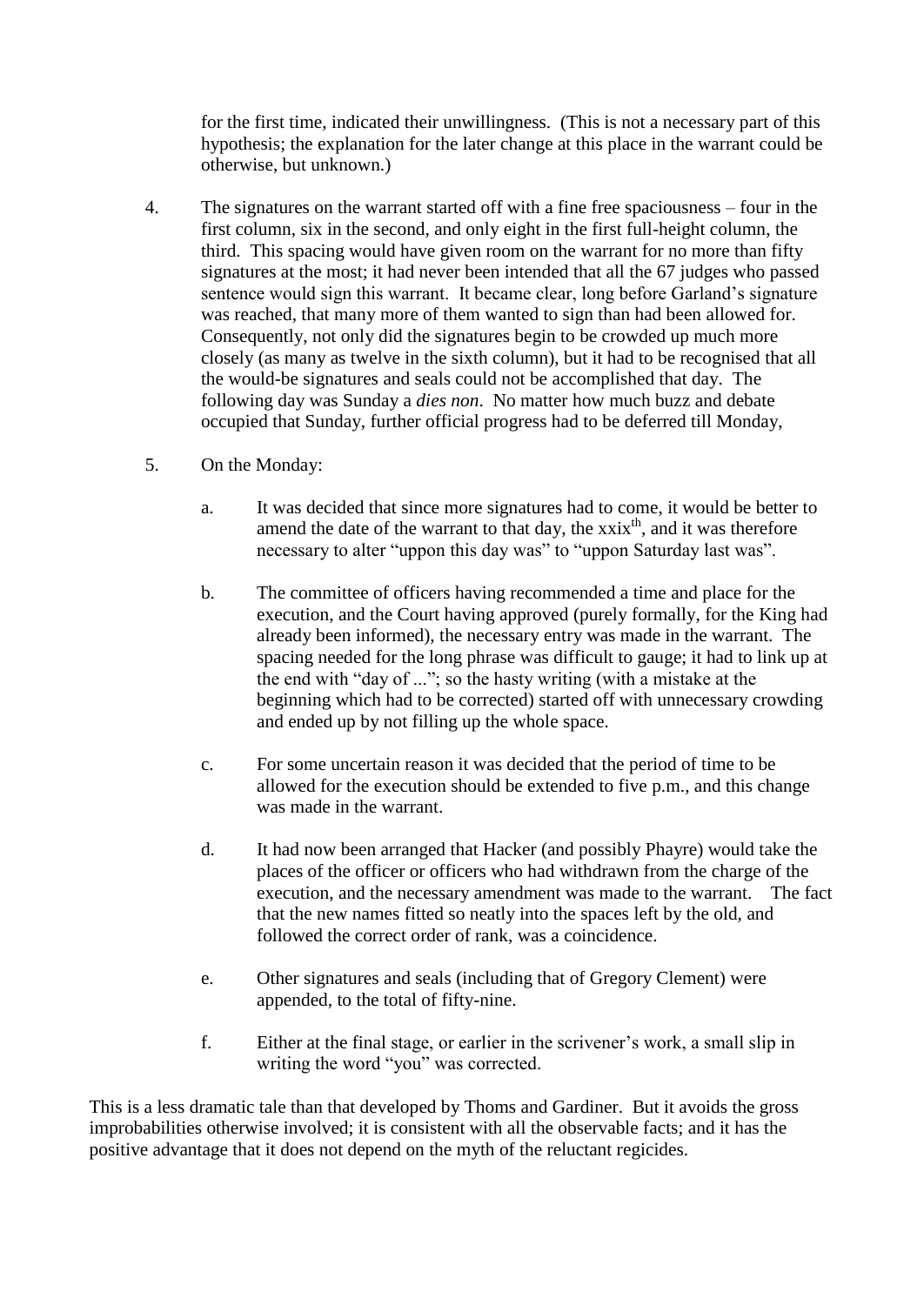3 For an account of how it came into the possession of the House of Lords, see *Lords Journals*, xi., 20-31 July 1660.

<sup>4</sup> Page references to Thoms are to the 1880 edition.

 $\overline{a}$ 

<sup>5</sup> State Trials. v., p. 1200. This was not, as Abbott thinks (i., p. 743) "Colonel Ewer", who was a regicide and signed the warrant in  $37<sup>th</sup>$  place; this Ewer was a servant of Henry Marten.

<sup>6</sup> Page references to Gardiner are to the 1891 edition, iii.

<sup>7</sup> Whitelocke, B.: *Memorials of the English Affairs*, (ed. 1732), p. 373. The minutes of the Court record that the intention was to withdraw for half-an-hour.

<sup>8</sup> Where references to, or direct quotations from, the proceedings of the Court are given, they are taken from "the Roll", House of Lords MS 3676, which is the engrossment of the official Journal of the High Court of Justice, presented to the House of Commons in 1650 (see Bond, Maurice F., ed.: *The Manuscripts of the House of Lords*, xi, (New Series), Addenda 1514-1714, pp. xviii-xix.)

<sup>9</sup> Nalson, J.: *A True Copy of the Journal of the High Court of Justice for the Tryal of K Charles I*. 1684.

 $10$  Thoms. op. cit., p. 23, Wedgwood, op. cit., p. 174.

<sup>11</sup> Mabbott, Gilbert, *A Perfect Narrative of the Proceedings of the High Court of Justice in theTryal of the King*, 1649, as reproduced in *State Trials*, iv, p. 1004. Mabbott was the principal licenser of the press, and was a favoured reporter. Under the same date both Whitelocke (*Memorials*, 1732, p. 372) and Rushworth (*Historical Collections*) print shortened versions of the same statement, the structure and phraseology of which are so close that it is obvious that they were taken from Mabbott.

 $12$  Wedgwood, op. cit. pp. 142, 237.

 $13$  Omitted from this list is John Fry, M.P. for Shaftesbury, and a somewhat erratic secretary. He had attended every single meeting of the Court up to January  $25<sup>th</sup>$ , but on the  $26<sup>th</sup>$ , in a mysterious episode, he was suspended from membership of the House of Commons and debarred from sitting on the High Court, on a suspicion (probably justified) that he did not believe in the doctrine of the Trinity. He would undboutbedly have passed sentence on the King if he had not been debarred.

 $14$  Professor Austin Woolrych has suggested that there was "a sense in this baroque age that death had a tragic fitness, and that improsionment or banishment would have demeaned the cause. Wasn't Charles himself set on martyrdom?" (Private communication.)

<sup>15</sup> *State Trials*, v., p. 1215.

16 op. cit. pp. 184-6.

<sup>17</sup> Tomlinson had been a member of the Court, and is reported in the Roll as having attended the trial session on 27 January and having participated in passing sentence on the King. However, in 1660 he denied his attendances at the Court, and was not put on trial at that time, not having been included among the exceptions to the Act of Oblivion.

18 *State Trials*, v., p. 1148.

<sup>19</sup> Worden, B. *The Rump Parliament, 1648-1653*, 1977, pp. 284, 389; Commons Journals, vi., 11 May 1652.

 $^{20}$  op. cit. p. 583.

<sup>&</sup>lt;sup>1</sup> Particular thanks for advice and encouragement in the preparation of this paper are owed to Professor Austin Woolrych and Dame Veronica Wedgwood.

<sup>2</sup> Young, G. M., *Charles I and Cromwell*, 1950, p. 174. See also: Abbott, W. C., *Writings and Speeches of Oliver Cromwell,* i., 1937, p. 743; Wedgwood, C. V., *The Trial of Charles I*, 1964, pp. 173-4; Fraser, A., *Cromwell, Our Chief of Men.* 1973, p. 286.